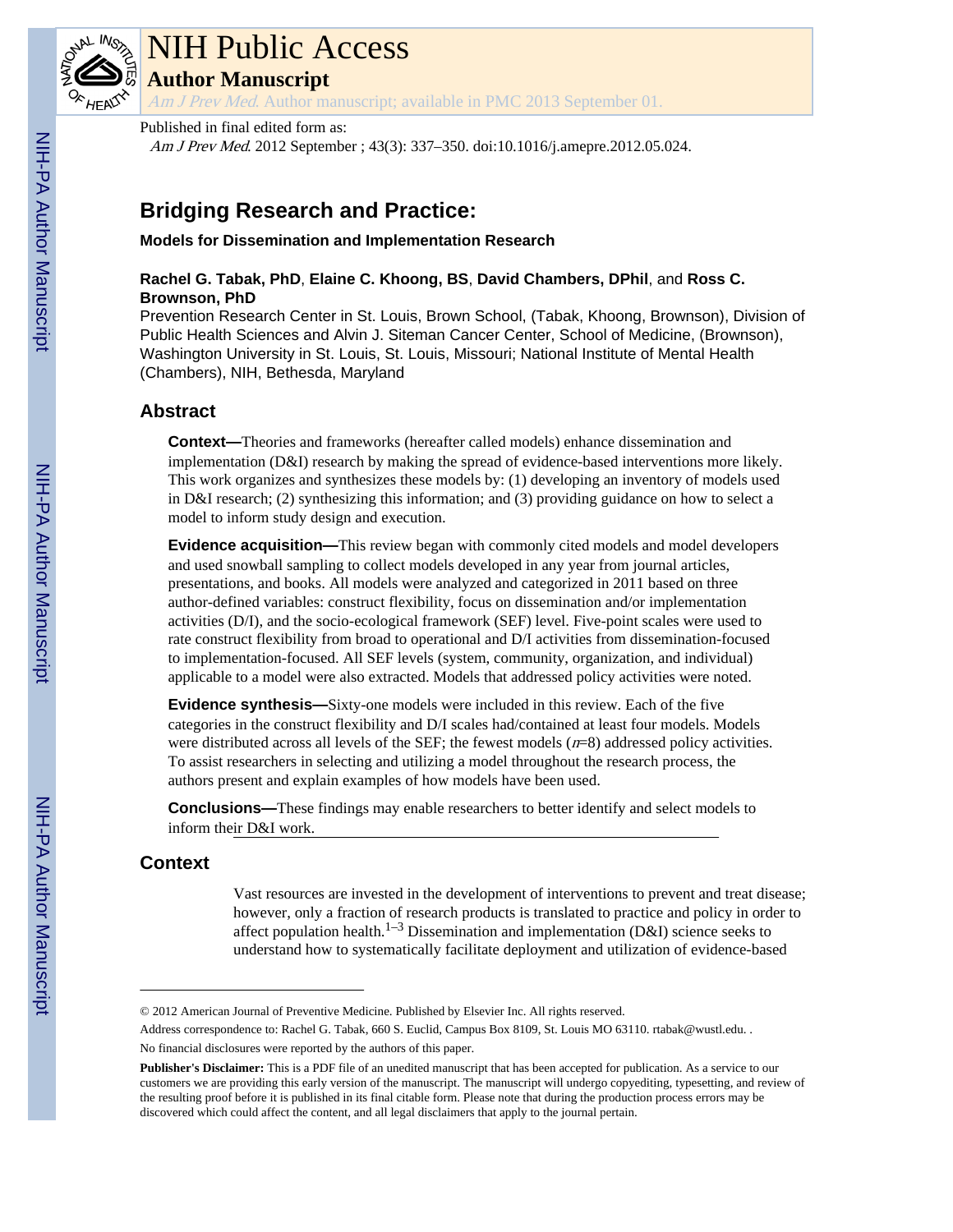approaches to improve the quality and effectiveness of health promotion, health services, and health care.<sup>4</sup> Although this discussion is framed largely around health fields, much of the work in D&I stems from other industries and disciplines. As the field of D&I research grows, the number of existing theories and frameworks informing this research continues to expand.

Although theories and frameworks are often presented as synonymous, they are distinct concepts. Theories present a systematic way of understanding events or behaviors by providing inter-related concepts, definitions, and propositions that explain or predict events by specifying relationships among variables.<sup>5</sup> Moreover, theories are abstract, broadly applicable and not content- or topic-specific.<sup>5</sup> On the other hand, frameworks are strategic or action-planning models that provide a systematic way to develop, manage, and evaluate interventions.<sup>6</sup> Despite their differences, theories and frameworks both enhance effectiveness of interventions by helping to focus interventions on the essential processes of behavioral change, which can be quite complex.<sup>5,7–10</sup> For example, public health interventions that utilize health behavior theories, such as social cognitive theory and the theory of planned behavior, are more effective than interventions without a theoretic base.5,10

The importance of theories and frameworks in other areas of research (e.g., individual-level, behavioral intervention) suggests that success in D&I research will also benefit from the use of theories and frameworks. This is supported by research that demonstrates that the use of theories and frameworks in D&I research enhances interpretability of study findings and ensures that essential implementation strategies are included.<sup>11–13</sup> For simplicity, the current paper refers to theories and frameworks (both of which are important for D&I research) collectively as models.

The roots of D&I research cut across many disciplines, including agriculture, medicine, public health, organizational behavior, psychology, political science, and marketing. The field has grown and changed since its origins several decades ago.<sup>14</sup> The mounting interest in transdisciplinary research and increasing ease of information-sharing encourages collaboration of these diverse, but inter-related specialties. Since 2004, at least ten peerreviewed journals across a range of scientific disciplines have devoted special issues or sections to the topic of dissemination or implementation of evidence-based practices.<sup>15</sup> Due to the interdisciplinary nature of D&I research, there is a need to collect, organize, and synthesize the many models used to integrate evidence-based interventions and healthcare information into practice.

This paper seeks to further D&I science by providing a narrative review of models used in D&I research. D&I science is notably different from the simple dissemination of research findings that occurs at the end of a study (e.g., a press release, an issue brief, a peerreviewed publication). Instead, D&I science seeks to investigate and better understand the complex task of spreading ideas across multiple levels of the socio-ecological framework (SEF), which may include groups at the organizational and community levels.

Models were aggregated from published literature and scientific presentations. To facilitate selection of the most-appropriate model to inform D&I study design and execution by researchers, these models are organized based on: the flexibility of a model's constructs; whether the model is more focused on dissemination and/or implementation; and the socioecological level to which a model is applicable (system, community, organization, or individual); as well as whether or not the model addresses policy creation or use. Additionally, case studies are included to illustrate how models can be used to inform D&I research.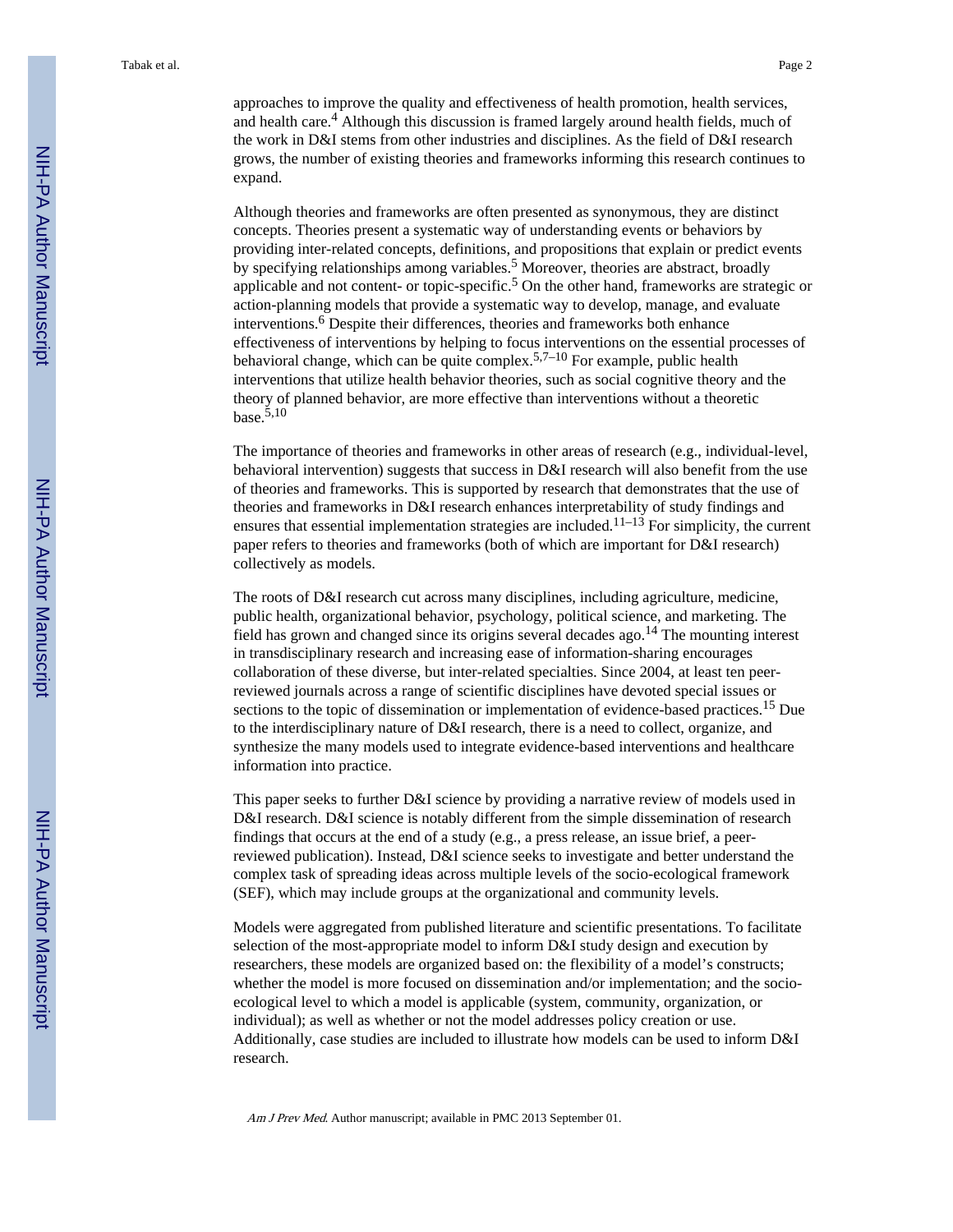#### **Evidence Acquisition**

Dissemination and implementation research is described using several terms, many of which are used interchangeably; for example: knowledge translation, knowledge exchange, and knowledge utilization.<sup>16</sup> The diverse range of disciplines contributing models to  $D&I$ research leads to a tremendously wide range of sources. These factors prohibited establishing a scope for this review that would comply with traditional systematic review guidelines. Therefore, a narrative approach was determined to be most appropriate for this review. Narrative reviews are useful for summarizing studies and describing "what we know," informed by reviewers' experiences and existing theories.<sup>17,18</sup> The authors' aim was to capture and carefully review a large number of existing models within the D&I field. This was accomplished through an approach divided into several phases: initial sampling; snowball sampling from the initial sample; consulting with experts; identifying categories into which models could be placed; arranging the models based on the categories; and contacting a subset of model developers to ensure that the categories were valid.

Without consensus terminology in D&I research, the starting point for the narrative review was determined by two of the study authors, who generated a list of commonly used models and model developers. Snowball sampling was then used to identify new articles through existing reviews, reference lists, and presentations delivered by the authors and available online. The search was not exhaustive but did attempt to identify every model. To ensure comprehensiveness, U.S. NIH officials who advise researchers submitting grant proposals for D&I research were queried for additional models.

Models published in peer-reviewed and non–peer reviewed sources in this review are from many disciplines including innovation, organizational behavior, and research utilization. Several criteria were used to define the scope of models included in this review. The following parameters were informed by two of the study authors, who are experts in the field, and were developed to provide a succinct list of models to D&I researchers that would be of the highest value.

The first criterion was that the model be designed for use by researchers, in contrast to practitioners or clinicians. Although the distinction between researchers and practitioners is ambiguous, researchers have been described as "knowledge creators," and practitioners have been described as those applying knowledge in service.19 The second criterion was that the model be applicable to local-level dissemination targeting communities and organizations. Thus, models that applied only to national-level plans were excluded; these were models for which the unit of dissemination or implementation would be at a national level (e.g., a country's dissemination plan).

The authors also excluded models that applied to only individual behavior change with no application to community- or organization-level dissemination. Since this review focuses on models for D&I research, models designed to assist only in the dissemination that occurs at the end of a research study were also excluded. Lastly, the included publications were limited to those written in English. As narrative reviews are best conducted by a team,18 two of the authors reviewed publications as well as reports of D&I research. The authors convened regular meetings to discuss the categorization and inclusion/exclusion of models.

In the process of reviewing the models, several groupings emerged. Therefore, to assist researchers in selecting a model, three author-defined variables were used to categorize the models: construct flexibility, focus on dissemination and/or implementation activities (D/I), and SEF level (Table 1). First, models were categorized based on their construct flexibility on a 1–5 scale, where 1=broad and 5=operational. Models falling between these categories were scored as 2, 3, or 4.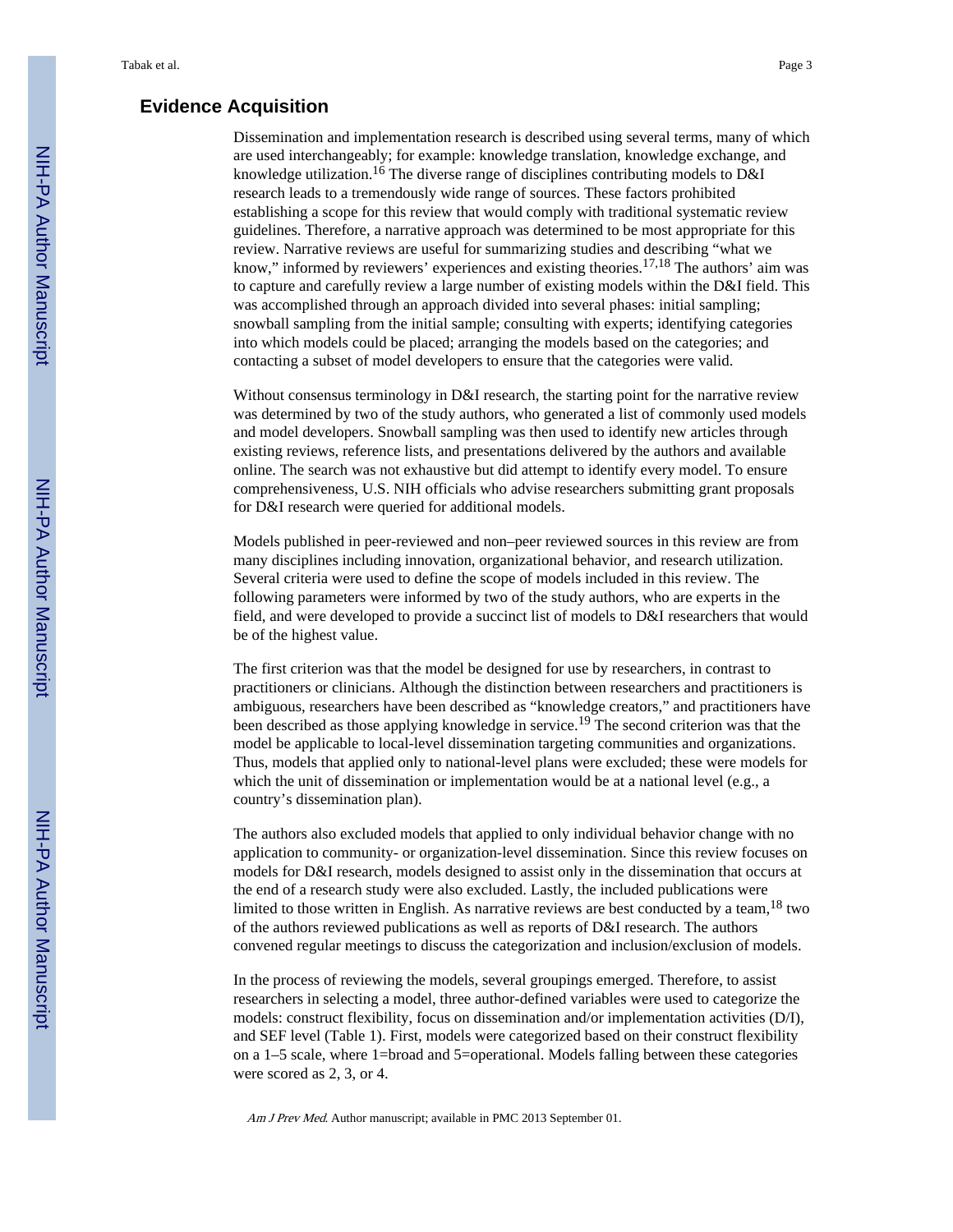Broad models are those that contain constructs that are more loosely outlined/defined, thereby allowing researchers greater flexibility to apply the model to a wide array of D&I activities and contexts. This also places more responsibility on the researcher to carefully think through how to operationalize, implement, and use the model. *Operational* models provide detailed, step-by-step actions for completion of D&I research processes. These are clearly defined for a particular context and activity. Models between these two extremes contain constructs that are more detailed than broad models but not as detailed as operational models. This made the models less flexible across all contexts, but more conducive to visualizing how the model may assist with study design.

To further facilitate selection, models were also categorized on a continuum from dissemination to implementation. *Dissemination* is the active approach of spreading evidence-based interventions to the target audience via determined channels using planned strategies. Implementation is the process of putting to use or integrating evidence-based interventions within a setting.20 Models informing D&I research fall along the spectrum from dissemination to implementation. Therefore, models were split into five categories: models that focused entirely on dissemination (D-only); dissemination more than implementation (D>I); both activities equally (D=I); implementation more than dissemination (I>D); and only on implementation (I only).

The last variable used to classify these models was the level of the SEF at which the model operates. The use of the SEF recognizes that D&I strategies may focus on changing behavior at a specific level (e.g., clinician, organization) or may cut across multiple levels. Therefore, it is important for future use of models to identify the level at which each model operates. Models were assigned as many SEF levels as were applicable, including individual, organization, community, and system. Models addressing policy, such as policy use and creation of policy, were also labeled as such.

Based on these three categories, models were classified by two independent reviewers. Initial agreement for categorization of models along the spectrum from dissemination to implementation was 84% (Kappa coefficient=0.79). Initial agreement for the construct flexibility scale was considerably lower: 43% (Kappa coefficient=0.25). These categorizations were discussed by the independent reviewers, and discrepancies were resolved via consensus. To ensure that models were accurately described and that definitions were clear to experts in the field, a sample of model developers were contacted and presented with the category definitions and assignment for the model they developed. Further, all model developers for whom contact information could be identified were contacted to assure that the models presented below have an accurate name and all appropriate citations.

After finalizing the list of models and their categorization (Table 2), additional information about the model was abstracted: the original field in which the model was developed, the number of times the original publication has been cited, and a subset of studies, if any, that used the model to inform their design. The field of origin was ascertained by determining the model developers' stated intended use for the model. Google Scholar was used to determine the number of times the original publication had been cited. Articles identified by Google Scholar as citing the model were abstracted to identify studies in which researchers had used the model to inform the study design. The model's field of origin, the number of articles that cite the model, and studies that use the model are included in Appendix A (available online at [www.ajpmonline.org](http://www.ajpmonline.org)).

Five examples of model use, selected to represent a broad range of fields, are described in greater detail within this work. As models can be applied retrospectively to inform an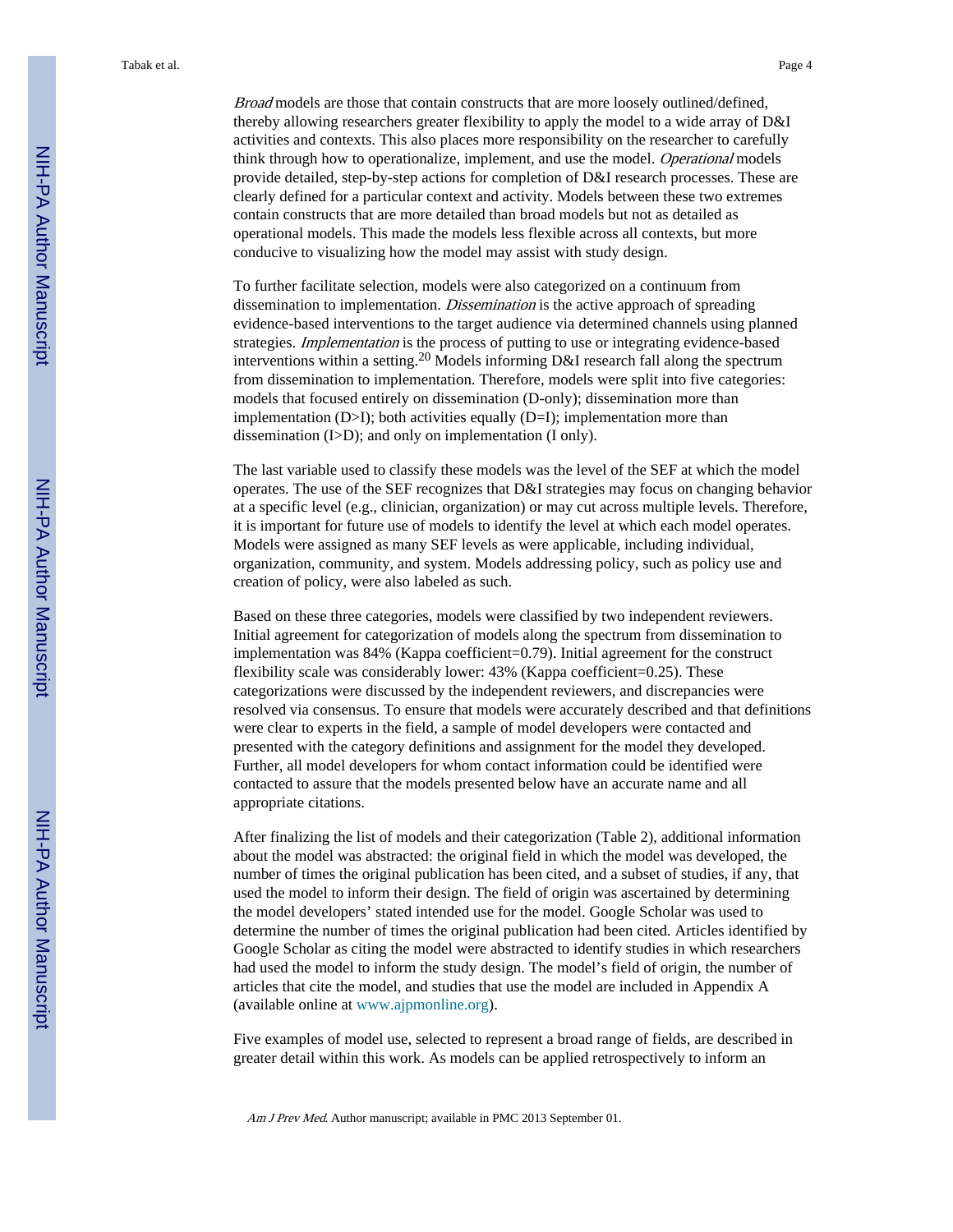evaluation or prospectively to inform study design, examples of both types of model applications are provided. One example, or case study, is provided here (Figure 1), with the remaining four available in Appendix B (available online at [www.ajpmonline.org](http://www.ajpmonline.org)). Each case study provides background about the model; how the model was applied to the specific research setting; and when possible, information related to construct measurement.

#### **Evidence Synthesis**

From a total of 109 models, 26 were excluded due to a focus on practitioners, rather than researchers; 12 were excluded because they were not applicable to local-level dissemination (communities or organizations); and eight were excluded because they focused on dissemination at the end of a research study rather than D&I research. Two models were identified as duplicates, and combined for inclusion. A total of 61 models were included in this review. A complete list of the models, including all three types of categorization can be found in Table 2. This table also includes the original reference for the model as well as references to publications updating the model. The models in Table 3 are organized first by classification along the D/I continuum, then by construct flexibility. Appendix A (available online at [www.ajpmonline.org](http://www.ajpmonline.org)) provides additional information about the field of origin of each model, the number of times a model was cited, and studies that use the model (where available).

Table 2 shows that each of the five categories within the construct flexibility variable was assigned to at least four models, with the greatest number of models (25 models) categorized as three. Similarly, each of the five categories within the D/I variable was assigned to at least five models, with slight skewing towards the dissemination end of the D/I continuum. Models were distributed across all levels of the SEF, with an emphasis on the community (52 models) and organization (59 models) levels. In addition, eight models addressed policy activities.

The models are presented in Table 3 based on their classification in two categories: construct flexibility and D/I. When these two categories were cross-tabulated, a number of findings are apparent. Models with a greater emphasis on implementation tended to have constructs that are more operational. In contrast, there was a greater quantity and variety of dissemination-focused models (D-only, D>I). Of note, broad models were identified only for D-only or D=I activities. It is important to acknowledge that while these models are presented as being distinct from each other, many of the models evolved from and/or were informed by other models. Thus, although the models were divided into discrete categories, the differences among models are much more fluid.

The case studies presented in Figure 1 and Appendixes B–E explain some models in greater detail, discuss how each model was applied to the specific research setting, and, when possible, provide information on measurement. (Note that only two of the studies, shown in Figure 1 and Appendix E, included measures.) The five case studies show the diversity present in D&I research. Within this handful of examples, the fields of study represented include: obesity policy, substance use disorder treatment, and teen pregnancy prevention (Appendixes B, C, and E, respectively, available online at [www.ajpmonline.org](http://www.ajpmonline.org)). Further, the case studies demonstrate the many ways that a model can be applied. In three cases, a model was retrospectively applied to evaluate an existing intervention, wehereas in two cases, the researchers prospectively applied models to design an intervention. Further, Appendix A (available online at [www.ajpmonline.org\)](http://www.ajpmonline.org) provides references for studies that use a given model, where they could be identified.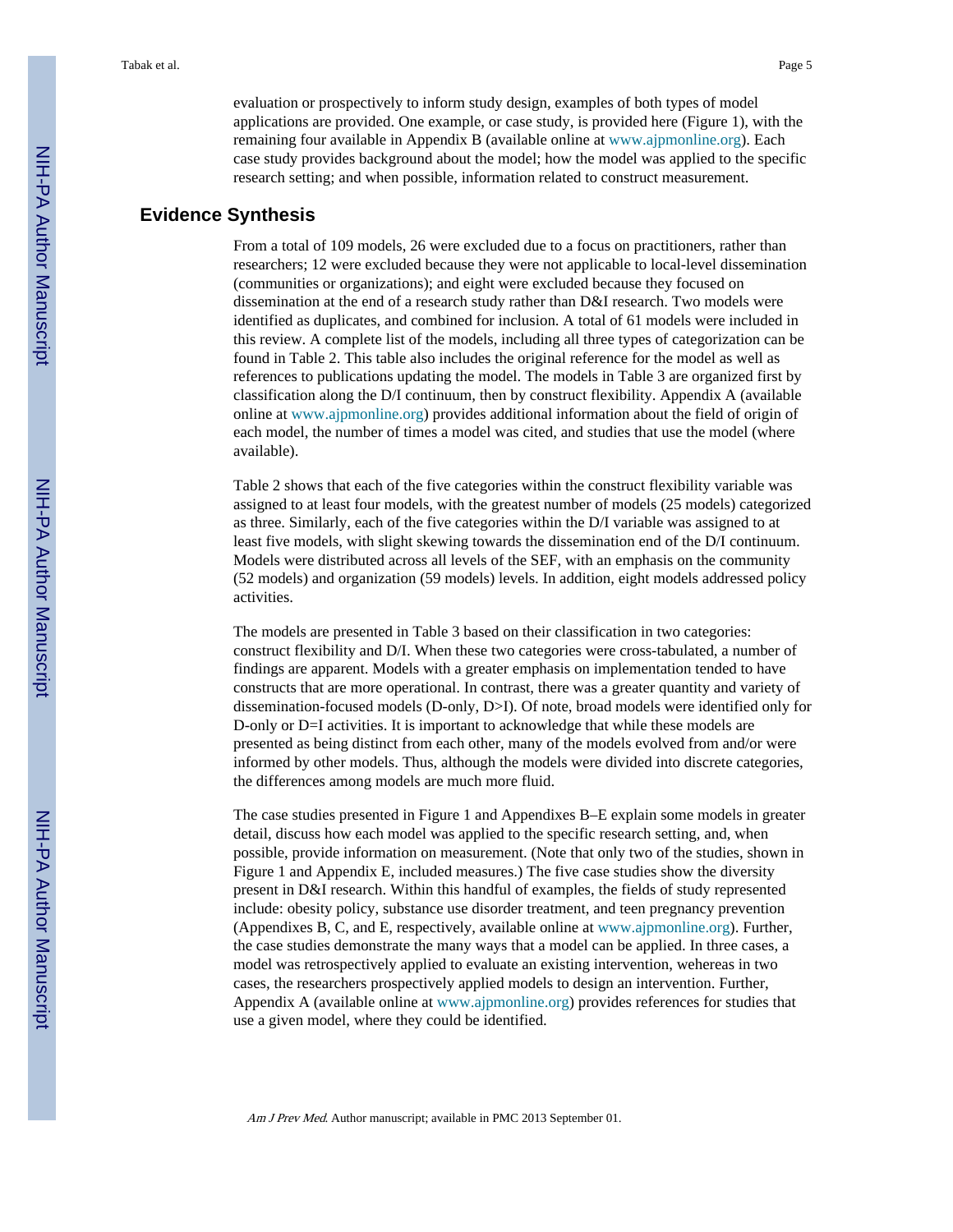#### **Discussion**

The importance of using models in D&I studies cannot be overstated. Use of models not only makes a study more likely to be successful, but if an existing model is used, this application also contributes to the literature on a particular model and enables continued distillation and better understanding of model constructs.<sup>10–13</sup> This paper presents 61 existing models (as well as information regarding the settings and approaches to which these models are suited) to assist researchers seeking to utilize an existing model to inform their work. Although some D&I models are likely missing from this review, the models presented in Table 2 represent the entire spectrum in the construct flexibility, D/I, and SEF categories. At least four models are in each of the five D/I and construct-flexibility groups. Table 3 displays the diversity of the models and suggests the need for guidance on using the information presented in this review. Issues to consider when using Tables 2 and 3 to inform the design of a D&I study are presented below.

#### **Using an Existing Model Versus Developing a New Mode**

The first consideration is the decision to use an existing model or develop an entirely new model. As the number of models presented in this review shows, researchers can choose from a wealth of existing models. There are many benefits to using an existing model. It encourages researchers to build on previous findings. Demonstrating a new application of the model increases the generalizability of the model thereby enhancing the field's understanding of a model and its constructs.

Since D&I research crosses numerous disciplines, finding the right fit between research needs in a particular field and existing models can be a challenge. It is possible that no existing model is well suited for a given field. In these cases, the researcher can choose to develop a new model or adapt an existing model. As this review identified 61 models, any researcher considering developing a new model should note the considerable overlap between existing models and document that the new model truly addresses a gap in the literature. Based on face validity and expert experience, when adaptation of an existing model is considered, it is essential to review the goal, setting, population, and other contextual conditions for which the model was originally developed.<sup>110</sup> The process for selecting and using or adapting an existing model is described below.

#### **Selecting a Model**

By classifying the models using three categories (construct-flexibility, D/I, and SEF), the authors sought to provide useful information to aid in the selection of an appropriate model for a D&I study. For scientists new to D&I research, who may need additional support in designing their study, the construct-flexibility variable may assist in selecting models that will provide additional guidance. Researchers that are considering a study that targets system, communities, organizations, and/or individual level changes may select models that include applications at those levels. Studies that are aimed at the entire dissemination-toimplementation spectrum can be informed by models that address both dissemination and implementation research. Lastly, researchers with interest in policy-related D&I issues may also identify models that will assist with their thinking on policy.

The inclusion in this review of the field of origin of each model provides D&I researchers additional information when selecting a model. The innovation of a research study can be enhanced by utilizing models originally developed in different disciplines, but which may be well suited to an alternative field. This also prevents duplication of models across disciplines.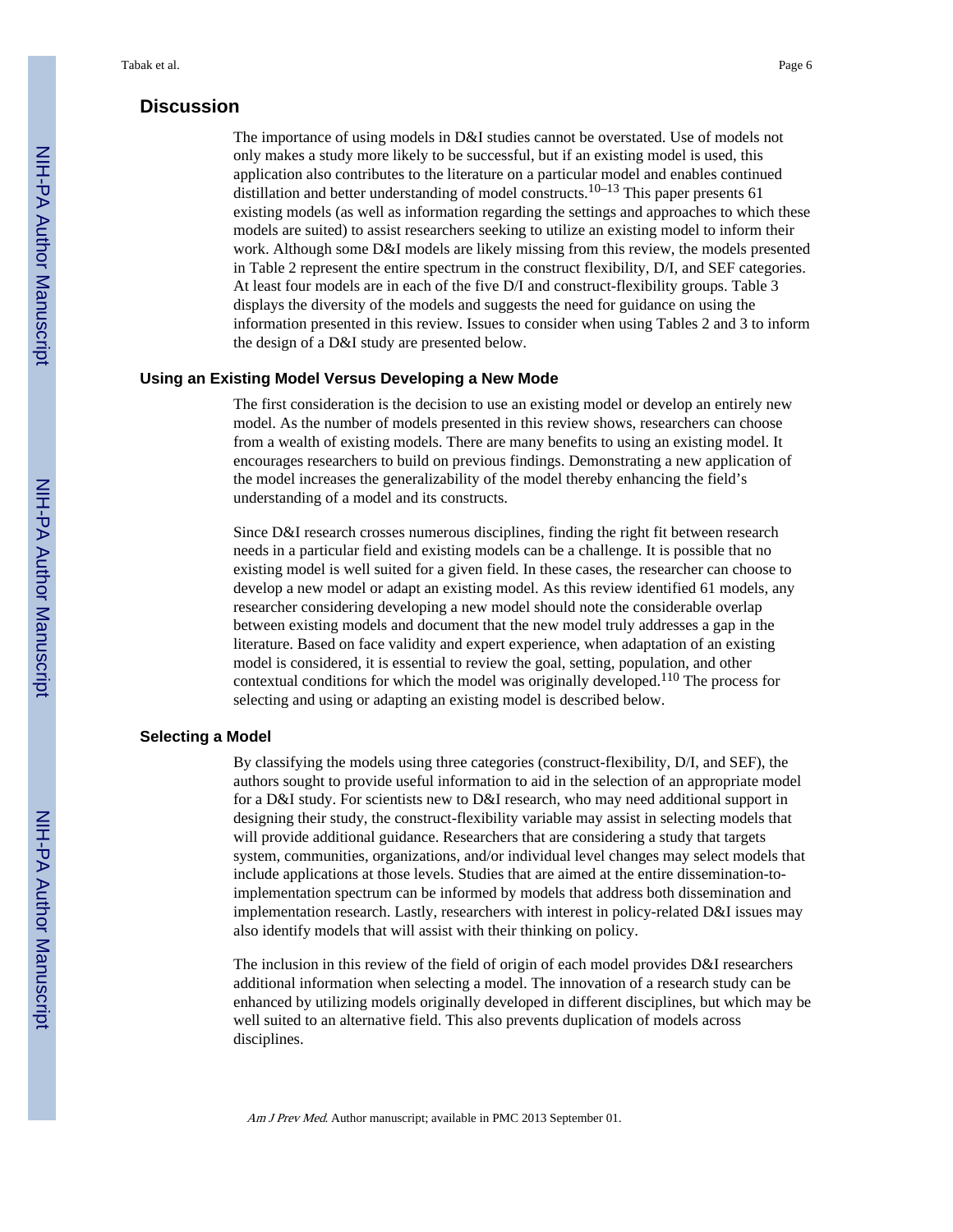The authors believe that the provided information will improve the process of selecting an appropriate model for a D&I study. By using Table 3, based on the considerations described above, researchers can identify a list of models most appropriate for their study. If necessary, the list of potential models can be further refined by using additional information (such as SEF and field of origin) found in Table 2 and Appendix A (available online at [www.ajpmonline.org\)](http://www.ajpmonline.org). To envision how a model can be used in their research study, researchers can look to the articles that describe the model as well as studies that have used the models; these papers should provide guidance on how exactly the model is used and the availability of measures for the model's constructs.

#### **Using the Selected Model**

Selection of a model should occur as part of study planning and design. Once the appropriate model has been selected, it should be applied throughout the study. Several resources, including the Veteran Affairs' Quality Enhancement Research Initiative<sup>111</sup>; the National Cancer Institute's Implementation Science Team112; Training Institute for Dissemination and Implementation Research in Health<sup>113</sup>; and the Canadian Knowledge Translation Clearinghouse<sup>114</sup> websites provide more-detailed guidance on how to use a selected model to inform a D&I study.

In general, the model should be considered in a study's design, aims, activities, methods, measures and evaluation. Models can be used directly or after some modification to make them more appropriate for the study. If using the model directly, with minimal adaptation, it is important to ensure that the model is appropriate for the proposed intervention and cultural preferences of the target population. Use of a model primarily implies conversion of the model into measurable components. This allows researchers to quantify mediators, moderators, and outcomes.<sup>20, 115, 116</sup> This is easier when measures that capture the specific model constructs are available. Unfortunately, as discussed below, available measures are often lacking.

#### **Adapting an Existing Model**

A researcher will almost always adapt a model in some way; therefore, adaptation is often an important part of using a model. Adaptation often improves the appropriateness of the selected model to the intervention being disseminated or implemented, the population, and the setting.<sup>117</sup> Further, adaptation contributes to the field by testing modifications to existing models, such as disregarding pieces shown to be ineffective or adding ones with additional evidence. Models should be viewed as living documents, or works in progress, not as static entities.

For researchers considering adapting an existing model, a number of issues are important to note. Initial identification of a D&I model to adapt should consider factors that influence the fit of a model such as the target population and/or setting (sociodemographics, geography, language, and culture) and the technology and resources needed for intervention delivery (e.g., high-speed Internet connection, media skills). In making adaptations, several types are possible.

Modifications that can be made without much hesitation include: wording to suit the audience, timeline (based on adaptation guides), or cultural preferences based on the population. Adaptations that may be possible, but should be made with caution, include: substituting activities or changing the order of the steps. Adaptations that compromise the core elements of the model should not be attempted without substantial evidence to support the adaptation. This includes changing the health communication model/theory or the health topic/behavior; deleting core elements; or putting in strategies that detract from the core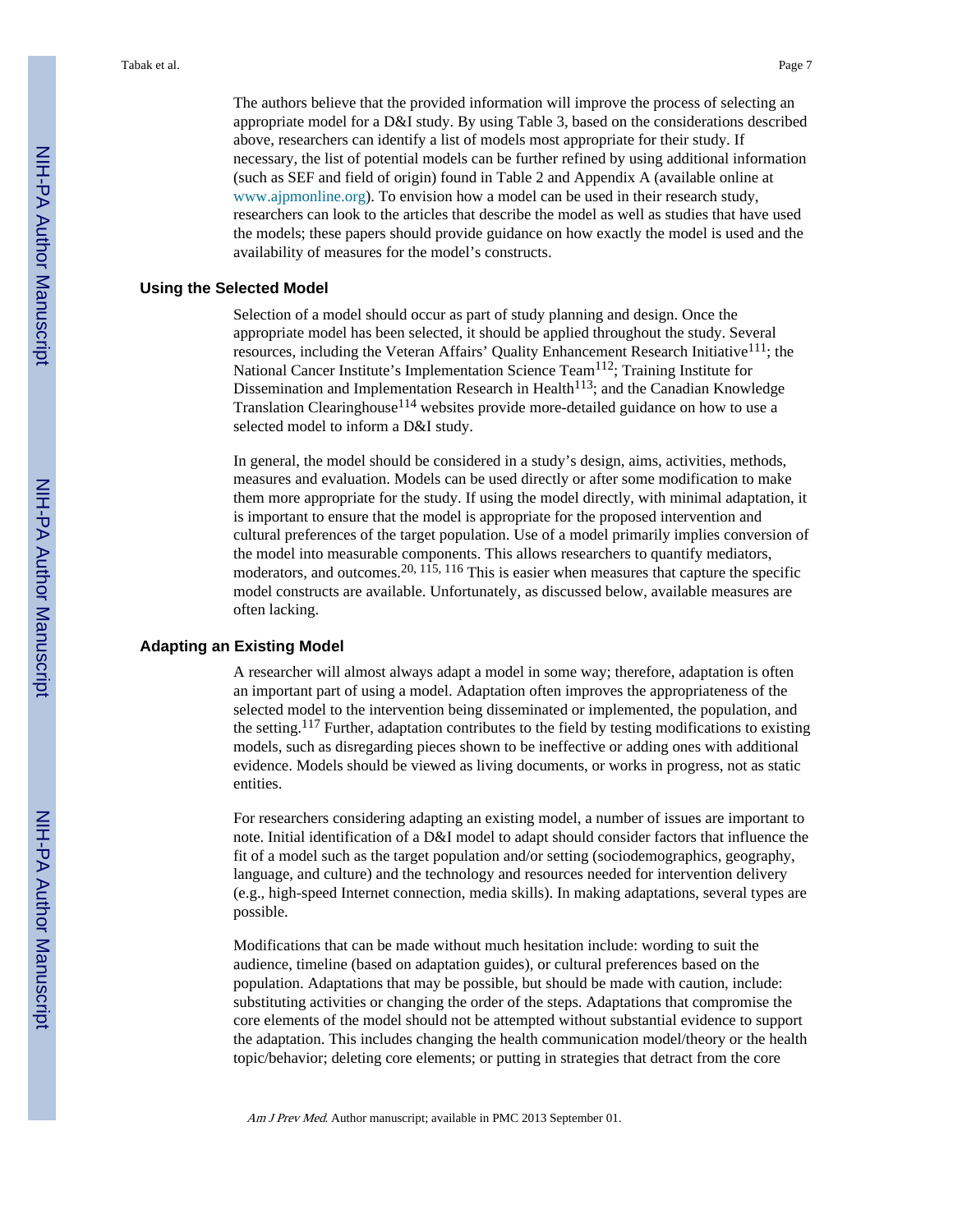elements. As long as model adaptations do not become a weakness of the proposed study, when drastic changes are made to a model, it provides an excellent opportunity for model testing. In studies that adapt a model, adaptations should be documented and monitored so that the impact of changes on model applicability can be reported and incorporated into the literature.

#### **Measuring Constructs**

A particularly important aspect to consider in model-informed studies is the availability of measures to assess a model's constructs. Without measures, it is impossible to operationalize a model and conduct D&I research. As a developing field, many constructs are currently assessed as open-ended questions (or not assessed at all) because standard measures are lacking.

In addition, the small sample size of many studies prevents the development, evaluation, and use of standard measures. This difficulty is discussed by a number of authors. Damschroder et al. lay out common, overlapping constructs, which are found in many models, and note that reliable and valid measures to assess these common constructs, regardless of the model, would enhance the rigor of D&I research.<sup>104</sup> Chamberlain et al. also discuss elements outside the constructs of the individual models that should be measured.<sup>118</sup> Use of metaanalysis to enhance D&I measures has been inhibited by weaknesses in information about outcomes, use of dichotomous measures, and unit of analysis.119,120

Given the complexity of the issue of measurement, the authors attempted to provide examples of measurement use in the case studies. Unfortunately, only two of the case studies provide a detailed discussion of measures; this illustrates the difficulty of construct measurement. Readers can refer to the two specific case studies (Figure 1; and Appendix E, available online at [www.ajpmonline.org\)](http://www.ajpmonline.org) for a more detailed discussion of how to measure constructs. Although there are few published studies that discuss in detail the use of construct measures, two new, increasingly important resources for researchers looking for relevant measures are: the Seattle Implementation Research Conference Measures Project<sup>121</sup> and the Grid-Enabled Measures developed by the National Cancer Institute, $122$  both of which are initiatives to compile, enhance, and help harmonize D&I measures.

#### **Model Categorization**

The models described in this review have been organized using a number of categories. These divisions are intended to assist the reader in model selection, rather than to provide actual classifications for models. There is substantial overlap between models, as the included constructs are often similar. This may be due to the similarity of the theoretic underpinnings (such as organizational theory, diffusion of innovation theory, and political science theory), which broadly inform D&I research.<sup>123,124</sup> These common theoretic foundations come from many fields, provide overarching roots for many models, and further emphasize the transdisciplinary nature of the field.

#### **Strengths**

This study is strengthened by the face validity and reliability provided by model-developer agreement on the categorization of the models they developed for a subset of models. Further, receiving input from project officers at the NIH, who guide D&I researchers on model selection, ensures that the most commonly recommended models were considered by this review. Contacting all available model developers to ensure that the correct model names, original citations, and updated citations were included increases confidence in the findings. Finally, this review drew from models being used across the many disciplines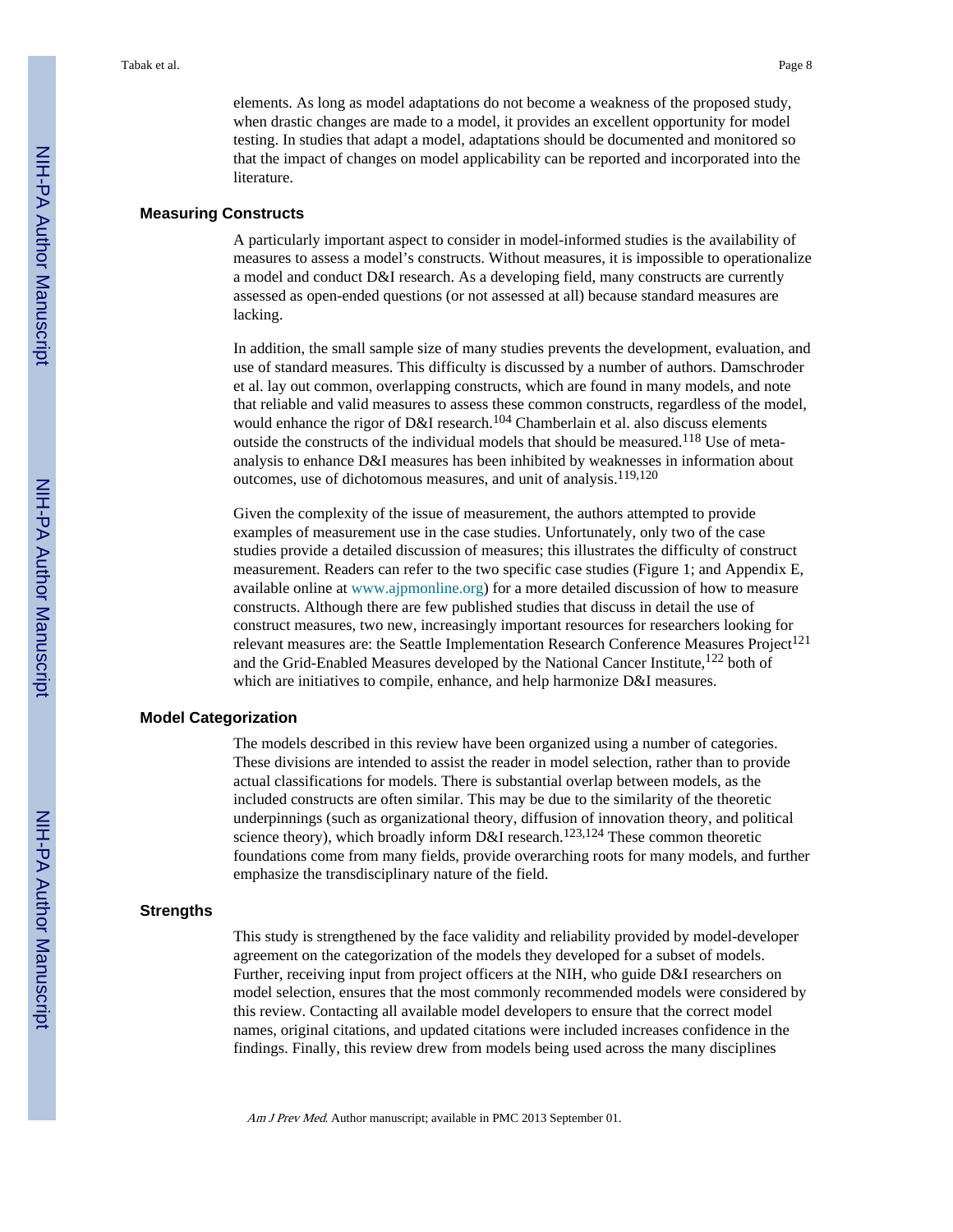conducting D&I research and will facilitate innovative, transdisciplinary use of models by D&I scientists.

#### **Limitations**

Since this is not a systematic review, it is impossible to ensure all available models were included. As mentioned above, the lack of terminology in the D&I research field as well as the diverse range of disciplines contributing models to D&I research made this type of search prohibitively broad in scope. Further, it is likely that models from fields outside of health, such as education, business, and political science, may have been missed or underrepresented. In addition, as it is difficult to measure the use of models in grant applications and unpublished research projects, the citation number for each model provided in Appendix A (available online at [www.ajpmonline.org\)](http://www.ajpmonline.org) can serve as only a proxy for the popularity and use of any given model. Finally, only models published in English were included.

The current review suggests that much work remains to be done in the field of D&I research. These findings need to be spread to not only D&I researchers but also scientists who are less versed in D&I research. Nonresearchers would also benefit from this knowledge, so they become aware of D&I science as a field and how D&I researchers can help them deliver the best care to those they serve. As it was beyond the scope of this review to include models targeted at practitioners, such models should be similarly inventoried and synthesized. As mentioned above, the science of D&I research is severely limited by the lack of measures available to assess the constructs in the included models; future studies in this area should work to review and compile available measures and identify gaps. There is also a lack of consistency in the terminology used to discuss this type of work. Rabin et al. have created a glossary of terms to clarify this discussion, and consistent use of language would help the field as it moves forward.<sup>20</sup>

An additional characteristic to assess in future research is whether a model is designed to guide D&I intervention development, evaluate interventions, or both guide and evaluate efforts. Further directions for considerations in evidence-based decision-making may look to less-traditional methods such as dynamic simulation to inform implementation decisionmaking, as suggested by Hvitfeldt Forsberg et al.<sup>125</sup> This is a truly transdisciplinary work, which charges researchers with the task of working across fields; this can bring benefits and challenges, both of which must be tackled as the field of D&I research continues to grow.

#### **Supplementary Material**

Refer to Web version on PubMed Central for supplementary material.

#### **Acknowledgments**

The authors are grateful to numerous model developers who commented on their models and the variables used for classification. They also appreciate the feedback of the Washington University Network for Dissemination and Implementation Research (WUNDIR).

This project was funded in part by cooperative agreement number U48/DP001903 from the CDC, Prevention Research Centers Program and Grant 1R01CA124404-01 from the National Cancer Institute at the NIH. It was also supported in part by the National Center for Research Resources and the National Center for Advancing Translational Sciences, NIH, through Grant TL1RR024995 and UL1RR024992. The content is solely the responsibility of the authors and does not necessarily represent the official views of the NIH.

#### **References**

1. Woolf SH. The meaning of translational research and why it matters. JAMA. 2008; 299(2):211–3. [PubMed: 18182604]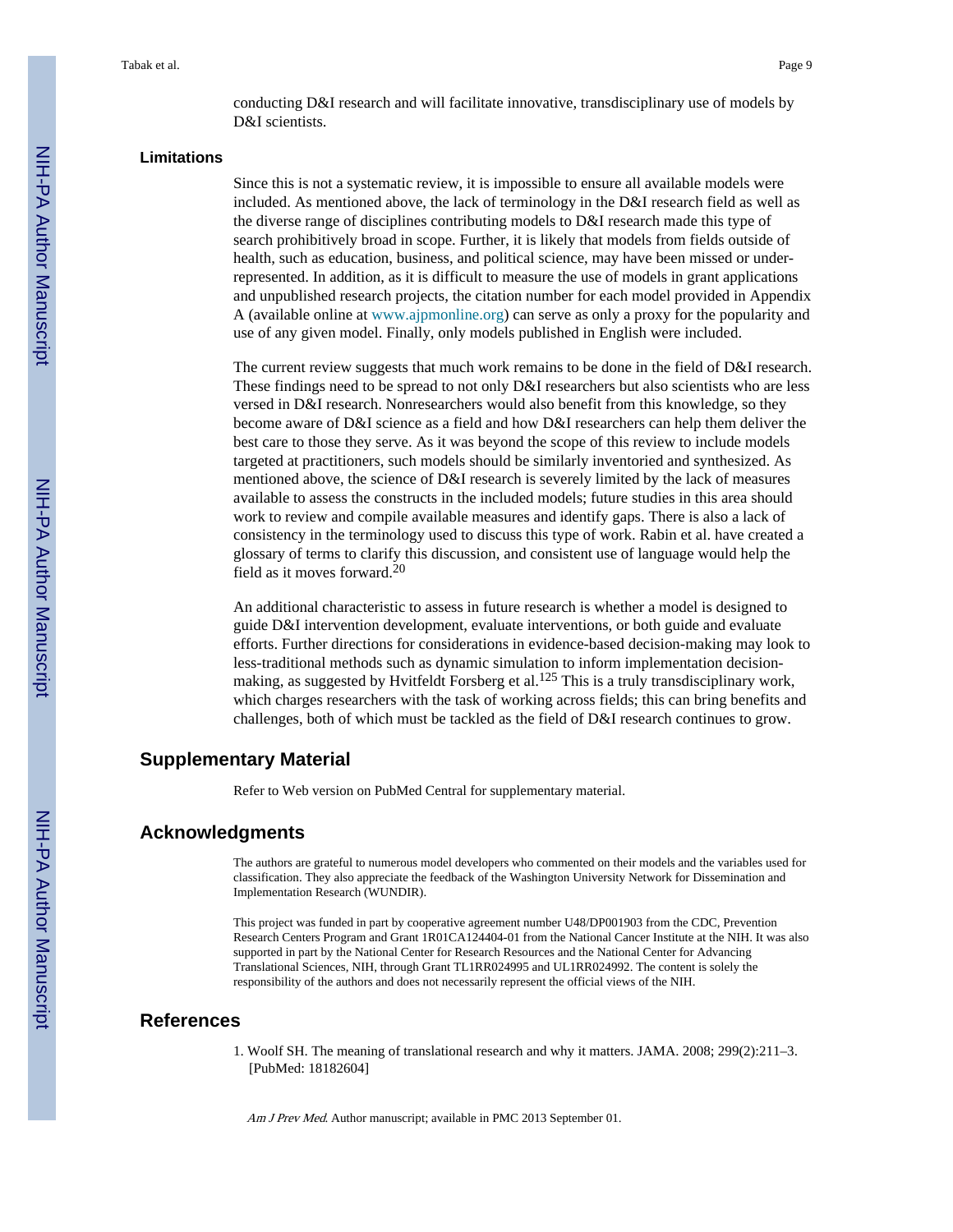- 2. Woolf SH, Johnson RE. The break-even point: when medical advances are less important than improving the fidelity with which they are delivered. Ann Fam Med. 2005; 3(6):545–52. [PubMed: 16338919]
- 3. Balas, EA.; Boren, SA. Yearbook of Medical Informatics 2000: Patient-centered Systems. Schattauer; Stuttgart, Germany: 2000. Managing clinical knowledge for health care improvement; p. 65-70.
- 4. Eccles MP, Mittman BS. Welcome to implementation science. Implementation Science. 2006; 1(1): 1.
- 5. Glanz K, Bishop DB. The role of behavioral science theory in development and implementation of public health interventions. Annu Rev Public Health. 2010; 31:399–418. [PubMed: 20070207]
- 6. Green, LW.; Kreuter, MW. Health program planning : an educational and ecological approach. 4th ed. McGraw-Hill; New York: 2005.
- 7. Ammerman AS, Lindquist CH, Lohr KN, Hersey J. The efficacy of behavioral interventions to modify dietary fat and fruit and vegetable intake: a review of the evidence. Prev Med. 2002; 35(1): 25–41. [PubMed: 12079438]
- 8. Noar SM, Benac CN, Harris MS. Does tailoring matter? Meta-analytic review of tailored print health behavior change interventions. Psychol Bull. 2007; 133(4):673–93. [PubMed: 17592961]
- 9. Glasgow RE, Goldstein MG, Ockene JK, Pronk NP. Translating what we have learned into practice - Principles and hypotheses for interventions addressing multiple behaviors in primary care. American Journal of Preventive Medicine. 2004; 27(2):88–101. [PubMed: 15275677]
- 10. Bartholomew, LK.; Parcel, GS.; Kok, G.; Gottlieb, NH.; Fernandez, ME. Planning health promotion programs: An intervention mapping approach. 3rd ed. Jossey-Bass; San Francisco, CA: 2011.
- 11. Mitchell SA, Fisher CA, Hastings CE, Silverman LB, Wallen GR. A thematic analysis of theoretical models for translational science in nursing: mapping the field. Nursing Outlook. 2010; 58(6):287–300. [PubMed: 21074646]
- 12. Sales A, Smith J, Curran G, Kochevar L. Models, strategies, and tools. Theory in implementing evidence-based findings into health care practice. Journal of General Internal Medicine. 2006; 21(Suppl 2):S43–9. [PubMed: 16637960]
- 13. Van Achterberg T, Schoonhoven L, Grol R. Nursing Implementation Science: How Evidence Based Nursing Requires Evidence Based Implementation. Journal of Nursing Scholarship. 2008; 40(4):302–310. [PubMed: 19094144]
- 14. Chambers, D. Foreword. In: Brownson, R.; Colditz, G.; Proctor, EK., editors. Dissemination and Implementation Research in Health: Translating Science to Practice. Oxford University Press; Oxford; New York: 2012.
- 15. Dearing, JW.; Kee, KF. Historical Roots of Dissemination and Implementation Science. In: Brownson, R.; Colditz, G.; Proctor, EK., editors. Dissemination and Implementation Research in Health: Translating Science to Practice. Oxford University Press; Oxford; New York: 2012.
- 16. Rabin, BA.; RC, B. Developing the terminology for dissemination and implementation research. In: RC, B.; Colditz, G.; EK, P., editors. Dissemination and Implementation Research in Health: Translating Science to Practice. Oxford University Press; New York; Oxford: 2012.
- 17. Kirkevold M. Integrative nursing research: an important strategy to further the development of nursing science and nursing practice. Journal of Advanced Nursing. 1997; 25(5):977–984. [PubMed: 9147203]
- 18. McPheeters, MLBP.; Teutsch, SJ.; Truman, B. Systematic reviews in public health. In: Brownson, RCPD., editor. Applied epidemiology: Theory to practice. 2 ed. Oxford University Press; New York: 2006. p. 99-124.
- 19. Havelock, RG. Planning for innovation through dissemination and utilization of knowledge. Centre for Research on Utilization of Scientific Knowledge, Institute for Social Research, University of Michigan; 1969.
- 20. Rabin BA, Brownson RC, Haire-Joshu D, Kreuter MW, Weaver NL. A glossary for dissemination and implementation research in health. J Public Health Manag Pract. 2008; 14(2):117–23. [PubMed: 18287916]
- 21. Rogers, EM. Diffusion of innovations. 5th ed. Free Press; New York: 2003.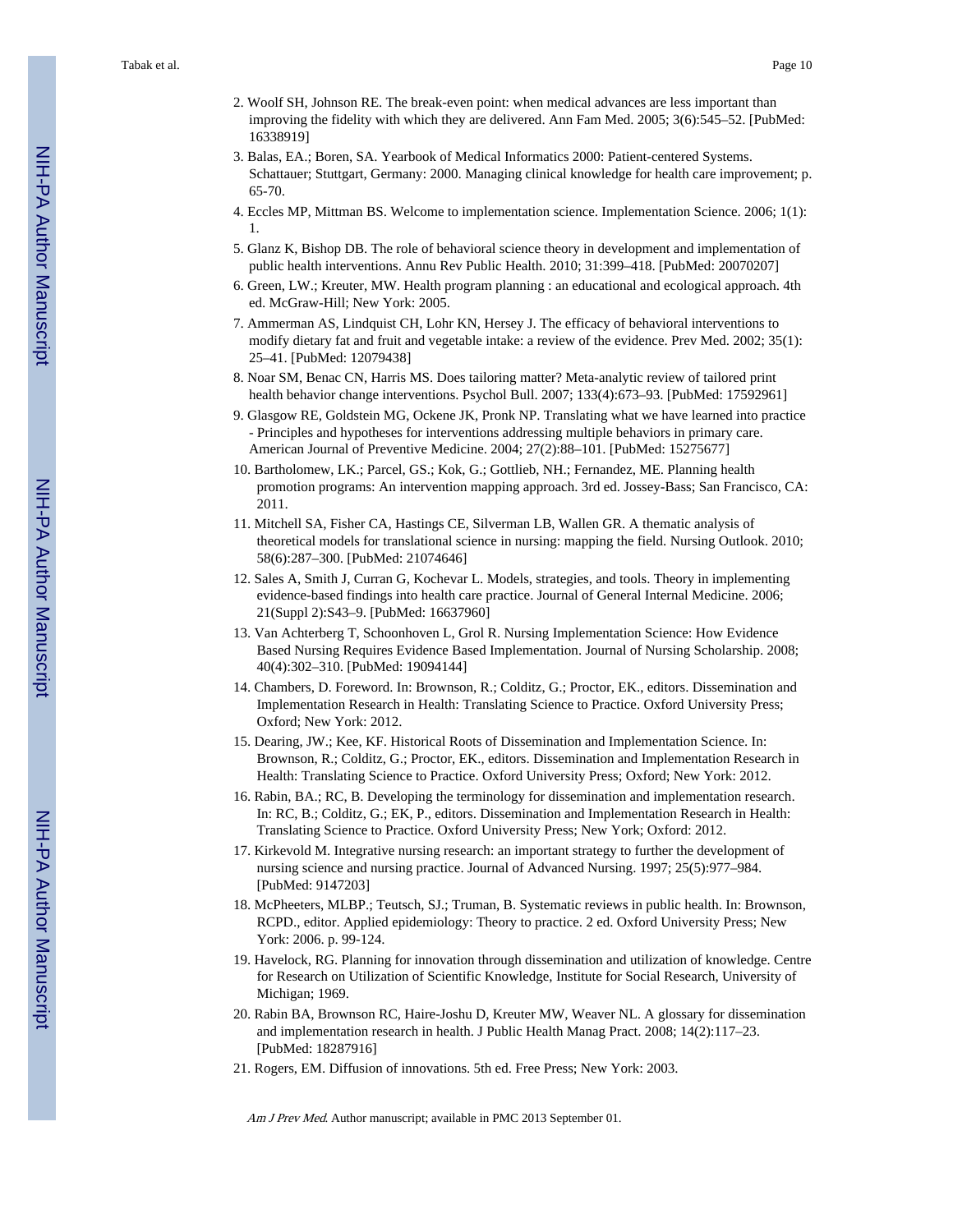- 22. Winkler JD, Lohr KN, Brook RH. Persuasive communication and medical technology assessment. Arch Intern Med. 1985; 145(2):314–7. [PubMed: 3977492]
- 23. Scullion PA. Effective dissemination strategies. Nurse Res. 2002; 10(1):65–77. [PubMed: 12405007]
- 24. Anderson M, Cosby J, Swan B, Moore H, Broekhoven M. The use of research in local health service agencies. Soc Sci Med. 1999; 49(8):1007–19. [PubMed: 10475666]
- 25. Kingdon, JW. Agendas, alternatives, and public policies. Little, Brown; Boston: 1984.
- 26. Kingdon, JW. Agendas, alternatives, and public policies. Updated 2nd ed. Longman; Boston: 2010.
- 27. Lester JP. The utilization of policy analysis by state agency officials. Science Communication. 1993; 14(3):267.
- 28. Kramer DM, Cole DC. Sustained, intensive engagement to promote health and safety knowledge transfer to and utilization by workplaces. Science Communication. 2003; 25(1):56.
- 29. Riley BL, Stachenko S, Wilson E, Harvey D, Cameron R, Farquharson J, et al. Can the Canadian Heart Health Initiative inform the population Health Intervention Research Initiative for Canada? Can J Public Health. 2009; 100(1):Suppl):I20–6. [PubMed: 19263979]
- 30. Elliott SJ, O'Loughlin J, Robinson K, Eyles J, Cameron R, Harvey D, et al. Conceptualizing dissemination research and activity: the case of the Canadian Heart Health Initiative. Health Educ Behav. 2003; 30(3):267–82. discussion 283-6. [PubMed: 19731496]
- 31. Owen N, Glanz K, Sallis JF, Kelder SH. Evidence-based approaches to dissemination and diffusion of physical activity interventions. Am J Prev Med. 2006; 31(4 Suppl):S35–44. [PubMed: 16979468]
- 32. Yuan CT, Nembhard IM, Stern AF, Brush JE Jr. Krumholz HM, Bradley EH. Blueprint for the dissemination of evidence-based practices in health care. Issue Brief (Commonw Fund). 2010; 86:1–16. [PubMed: 20469542]
- 33. Jacobson N, Butterill D, Goering P. Development of a framework for knowledge translation: understanding user context. J Health Serv Res Policy. 2003; 8(2):94–9. [PubMed: 12820671]
- 34. Atun R, de Jongh T, Secci F, Ohiri K, Adeyi O. Integration of targeted health interventions into health systems: a conceptual framework for analysis. Health Policy Plan. 2010; 25(2):104–11. [PubMed: 19917651]
- 35. Atun RA, Kyratsis I, Jelic G, Rados-Malicbegovic D, Gurol-Urganci I. Diffusion of complex health innovations--implementation of primary health care reforms in Bosnia and Herzegovina. Health Policy Plan. 2007; 22(1):28–39. [PubMed: 17237492]
- 36. Langley, GJ. The improvement guide : a practical approach to enhancing organizational performance. 2nd ed. Jossey-Bass; San Francisco: 2009.
- 37. Nolan K, Schall MW, Erb F, Nolan T. Using a framework for spread: The case of patient access in the Veterans Health Administration. Jt Comm J Qual Patient Saf. 2005; 31(6):339–47. [PubMed: 15999964]
- 38. Baumbusch JL, Kirkham SR, Khan KB, McDonald H, Semeniuk P, Tan E, et al. Pursuing common agendas: a collaborative model for knowledge translation between research and practice in clinical settings. Res Nurs Health. 2008; 31(2):130–40. [PubMed: 18213622]
- 39. Lomas J. Retailing research: increasing the role of evidence in clinical services for childbirth. The Milbank Quarterly. 1993:439–475. [PubMed: 8413070]
- 40. Funk SG, Tornquist EM, Champagne MT. A model for improving the dissemination of nursing research. West J Nurs Res. 1989; 11(3):361–72. [PubMed: 2750148]
- 41. Dobbins, M.; DeCorby, K.; Robeson, P.; Tirilis, D. Public Health Model. In: Rycroft-Malone, J.; Bucknall, T., editors. Models and frameworks for implementing evidence-based practice : linking evidence to action. Wiley-Blackwell; Chichester: 2010. p. xviiip. 268
- 42. Dobbins M, Ciliska D, Cockerill R, Barnsley J, DiCenso A. A framework for the dissemination and utilization of research for health-care policy and practice. Online J Knowl Synth Nurs. 2002; 9:7. [PubMed: 12439759]
- 43. Mendel P, Meredith LS, Schoenbaum M, Sherbourne CD, Wells KB. Interventions in organizational and community context: a framework for building evidence on dissemination and implementation in health services research. Adm Policy Ment Health. 2008; 35(1-2):21–37. [PubMed: 17990095]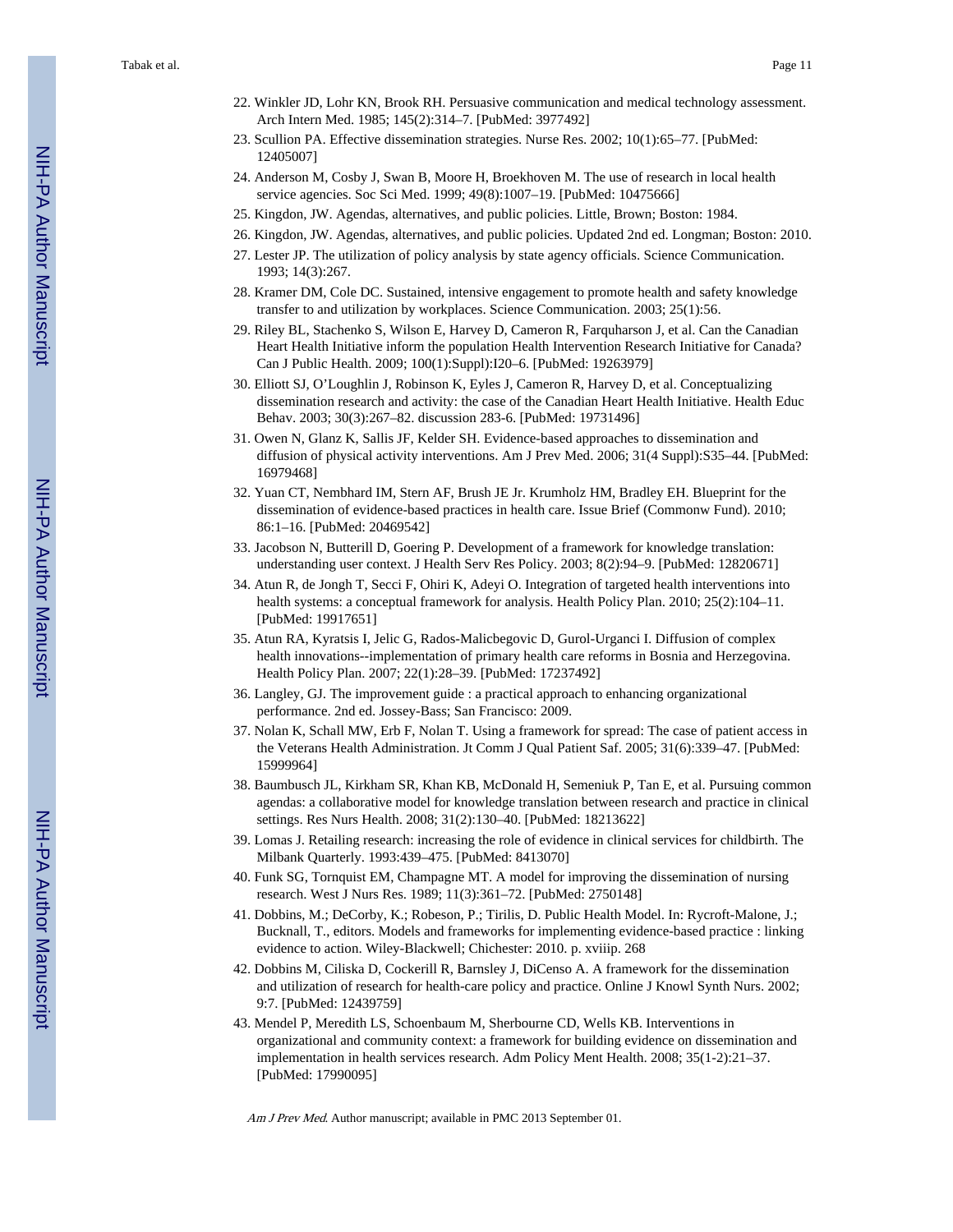- 44. Robinson K, Elliott SJ, Driedger SM, Eyles J, O'Loughlin J, Riley B, et al. Using linking systems to build capacity and enhance dissemination in heart health promotion: a Canadian multiple-case study. Health Educ Res. 2005; 20(5):499–513. [PubMed: 15613492]
- 45. Kreuter, MW.; Casey, CM.; Bernhardt, JM. Enhancing dissemination though marketing and distribution systems: A vision for public health. In: RC, B.; Colditz, G.; EK, P., editors. Dissemination and Implementation Research in Health: Translating Science to Practice. Oxford University Press; New York; Oxford: 2012.
- 46. Martin GW, Herie MA, Turner BJ, Cunningham JA. A social marketing model for disseminating research-based treatments to addictions treatment providers. Addiction. 1998; 93(11):1703–15. [PubMed: 9926533]
- 47. Greenhalgh T, Robert G, Macfarlane F, Bate P, Kyriakidou O. Diffusion of innovations in service organizations: systematic review and recommendations. Milbank Q. 2004; 82(4):581–629. [PubMed: 15595944]
- 48. Harris JR, Cheadle A, Hannon PA, Forehand M, Lichiello P, Mahoney E, et al. A framework for disseminating evidence-based health promotion practices. Prev Chronic Dis. 2012; 9:E22. [PubMed: 22172189]
- 49. Ward, V.; Smith, S.; Carruthers, S.; House, A.; Hamer, S. Knowledge Brokering. Exploring the process of transferring knowledge into action Leeds. University of Leeds; 2010.
- 50. Ward V, Smith S, House A, Hamer S. Exploring knowledge exchange: a useful framework for practice and policy. Soc Sci Med. 2012; 74(3):297–304. [PubMed: 22014420]
- 51. Ward VL, House AO, Hamer S. Knowledge brokering: exploring the process of transferring knowledge into action. BMC Health Serv Res. 2009; 9:12. [PubMed: 19149888]
- 52. Ellen ME, Lavis JN, Ouimet M, Grimshaw J, Bedard PO. Determining research knowledge infrastructure for healthcare systems: a qualitative study. Implement Sci. 2011; 6(1):60. [PubMed: 21645401]
- 53. IWH. Institute for Work and Health Knowledge Transfer & Exchange Guides. 2006. [www.iwh.on.ca/kte-guides](http://www.iwh.on.ca/kte-guides)
- 54. Lavis JN, Lomas J, Hamid M, Sewankambo NK. Assessing country-level efforts to link research to action. Bull WHO. 2006; 84(8):620–8. [PubMed: 16917649]
- 55. Lavis JN, Robertson D, Woodside JM, McLeod CB, Abelson J. How can research organizations more effectively transfer research knowledge to decision makers? Milbank Quarterly. 2003; 81(2): 221–248. [PubMed: 12841049]
- 56. Dearing JW. Social marketing and diffusion-based strategies for communicating with unique populations: HIV prevention in San Francisco. Journal of Health Communication. 1996; 1(4):343– 364. [PubMed: 10947368]
- 57. Dearing JW, Maibach EW, Buller DB. A convergent diffusion and social marketing approach for disseminating proven approaches to physical activity promotion. Am J Prev Med. 2006; 31(4 Suppl):S11–23. [PubMed: 16979466]
- 58. Dodson, EA.; Brownson, RC.; Weiss, SW. Policy Dissemination Research. In: Brownson, R.; Colditz, G.; EK, P., editors. Dissemination and Implementation Research in Health: Translating Science to Practice. Oxford University Press; Oxford ; New York: 2012.
- 59. Orlandi MA. Health promotion technology transfer: organizational perspectives. Can J Public Health. 1996; 87(Suppl 2):S28–33. [PubMed: 9002340]
- 60. S, D.; A, M., editors. Leading Health Care Organizations. Palgrave Macmillan; Houndmills: 2003. Adapted by Chambers D, H R, K H, V P. Leading Clinical Practice Change.
- 61. Pettigrew, AM.; Ferlie, E.; McKee, L. Shaping strategic change: making change in large organizations: the case of the National Health Service. Sage Publications; Thousand Oaks CA: 1992.
- 62. Nieva, VF.; Murphy, R.; Ridley, N., et al. From Science to Service: A Framework for the Transfer of Patient Safety. 2005.
- 63. TIDIRH Working Group. et al. Training Institute for Dissemination and Implementation Research in Health; 2011. Chapel Hill; North Carolina: Aug 1. 2011 Interacting Elements of Integrating Science, Policy, and Practice. Adapted from Ward2011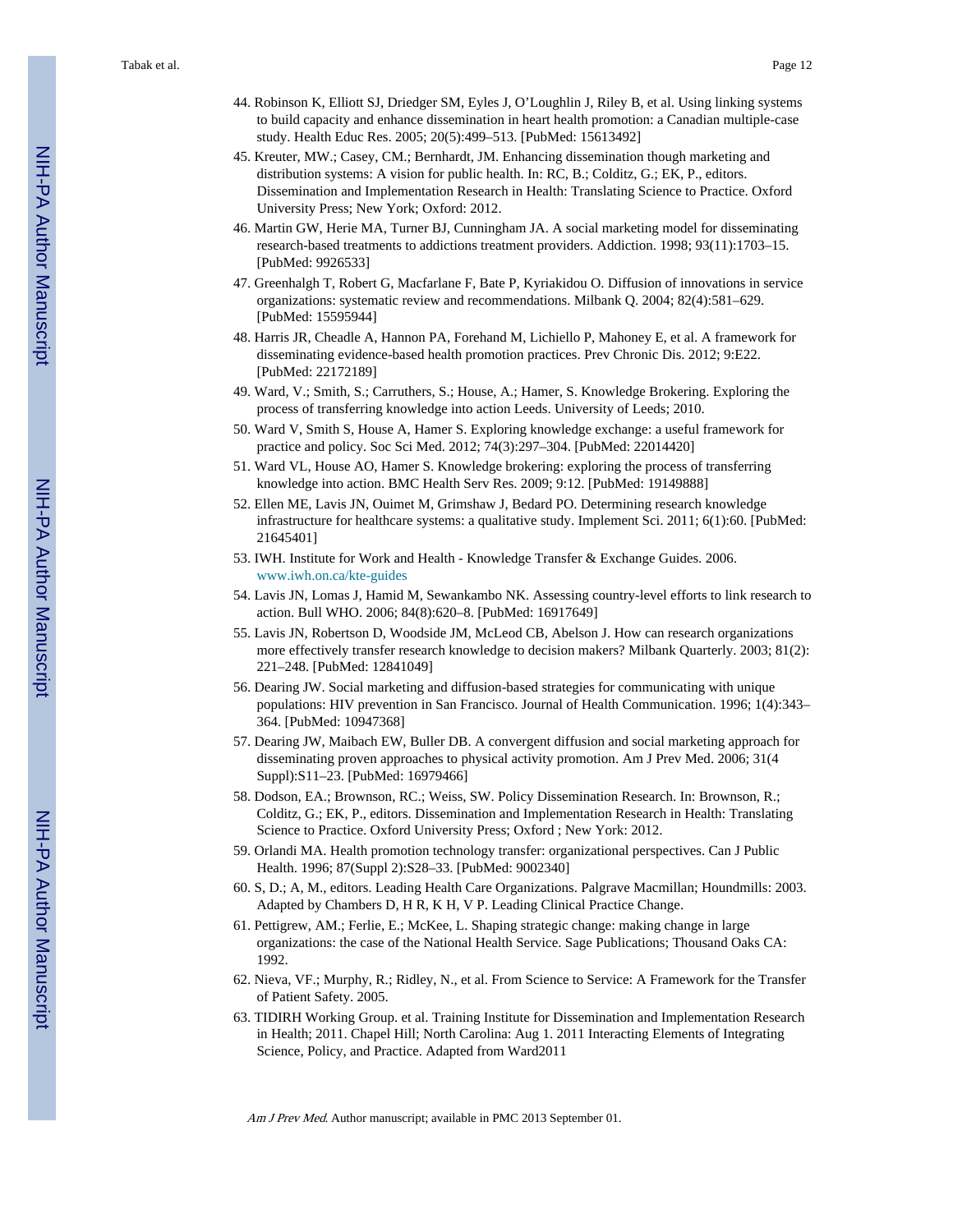- 64. Wandersman A, Duffy J, Flaspohler P, et al. Bridging the gap between prevention research and practice: the interactive systems framework for dissemination and implementation. Am J Community Psychol. 2008; 41(3-4):171–81. [PubMed: 18302018]
- 65. Green LW, Orleans CT, Ottoson JM, Cameron R, Pierce JP, Bettinghaus EP. Inferring strategies for disseminating physical activity policies, programs, and practices from the successes of tobacco control. Am J Prev Med. 2006; 31(4 Suppl):S66–81. [PubMed: 16979471]
- 66. Green LW, Ottoson JM, Garcia C, Hiatt RA. Diffusion theory and knowledge dissemination, utilization, and integration in public health. Annu Rev Public Health. 2009; 30:151–74. [PubMed: 19705558]
- 67. Farkas M, Anthony WA. Bridging science to service: using Rehabilitation Research and Training Center program to ensure that research-based knowledge makes a difference. J Rehabil Res Dev. 2007; 44(6):879–92. [PubMed: 18075944]
- 68. Farkas M, Jette AM, Tennstedt S, Haley SM, Quinn V. Knowledge dissemination and utilization in gerontology: An organizing framework. The Gerontologist. 2003; 43(suppl 1):47. [PubMed: 12637689]
- 69. Kontos PC, Poland BD. Mapping new theoretical and methodological terrain for knowledge translation: contributions from critical realism and the arts. Implement Sci. 2009; 4:1. [PubMed: 19123945]
- 70. Davis D, Evans M, Jadad A, et al. The case for knowledge translation: shortening the journey from evidence to effect. BMJ. 2003; 327(7405):33–5. [PubMed: 12842955]
- 71. Pathman DE, Konrad TR, Freed GL, Freeman VA, Koch GG. The awareness-to-adherence model of the steps to clinical guideline compliance: the case of pediatric vaccine recommendations. Medical Care. 1996; 34(9):873. [PubMed: 8792778]
- 72. Dreisinger ML, Boland EM, Filler CD, Baker EA, Hessel AS, Brownson RC. Contextual factors influencing readiness for dissemination of obesity prevention programs and policies. Health Educ Res. 2011
- 73. Gholami J, Majdzadeh R, Nedjat S, Maleki K, Ashoorkhani M, Yazdizadeh B. How should we assess knowledge translation in research organizations; designing a knowledge translation selfassessment tool for research institutes (SATORI). Health Res Policy Syst. 2011; 9:10. [PubMed: 21342517]
- 74. Majdzadeh R, Sadighi J, Nejat S, Mahani AS, Gholami J. Knowledge translation for research utilization: design of a knowledge translation model at Tehran University of Medical Sciences. J Contin Educ Health Prof. 2008; 28(4):270–7. [PubMed: 19058259]
- 75. Frambach RT, Schillewaert N. Organizational innovation adoption: a multi-level framework of determinants and opportunities for future research. Journal of Business Research. 2002; 55(2): 163–176.
- 76. Logan J, Graham ID. Toward a comprehensive interdisciplinary model of health care research use. Science Communication. 1998; 20(2):227.
- 77. Logan, J.; Graham, ID. The Ottawa Model of Research Use. In: Bucknall, JR-MaT, editor. Models and Frameworks for Implementating Evidence-Based Practice: Evidence to Action. Wiley-Blackwell; Oxford: 2010.
- 78. Glasgow RE, Vogt TM, Boles SM. Evaluating the public health impact of health promotion interventions: the RE-AIM framework. Am J Public Health. 1999; 89(9):1322–7. [PubMed: 10474547]
- 79. Damush TMDV, Bravata DM, Plue L, Woodward-Hagg H, Williams LS. Facilitation of Best Practices (FAB) Framework. Stroke QUERI Center Annual Report. 2008
- 80. Bauman AE, Nelson DE, Pratt M, Matsudo V, Schoeppe S. Dissemination of physical activity evidence, programs, policies, and surveillance in the international public health arena. Am J Prev Med. 2006; 31(4 Suppl):S57–65. [PubMed: 16979470]
- 81. Bowen S, Zwi AB. Pathways to "evidence-informed" policy and practice: a framework for action. PLoS Med. 2005; 2(7):e166. [PubMed: 15913387]
- 82. Collins C, Harshbarger C, Sawyer R, Hamdallah M. The diffusion of effective behavioral interventions project: development, implementation, and lessons learned. AIDS Educ Prev. 2006; 18(4 Suppl A):5–20. [PubMed: 16987085]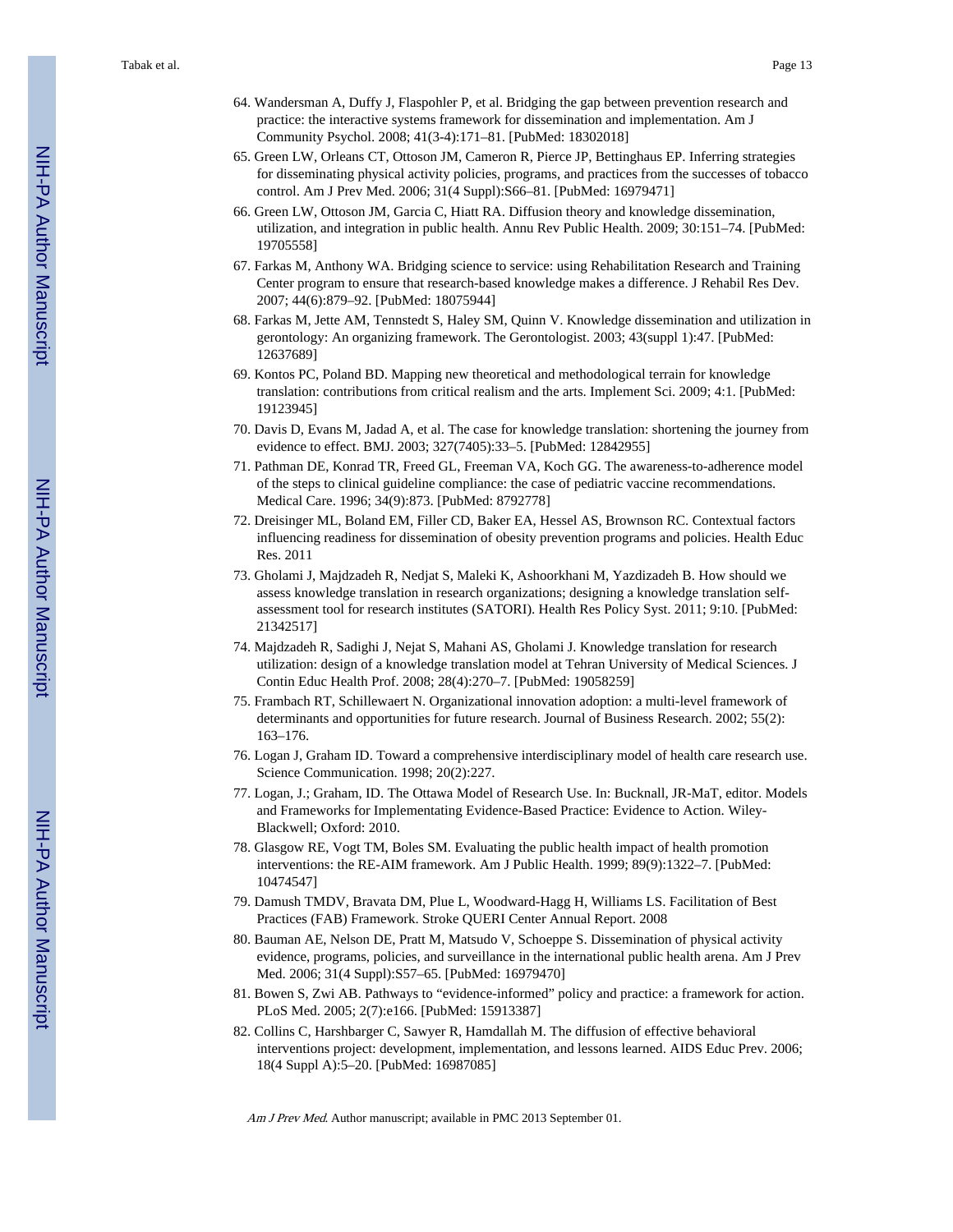- 83. Collins CB Jr. Johnson WD, Lyles CM. Linking research and practice: evidence-based HIV prevention. Focus. 2007; 22(7):1–5. [PubMed: 18333628]
- 84. Neumann MS, Sogolow ED. Replicating effective programs: HIV/AIDS prevention technology transfer. AIDS Educ Prev. 2000; 12(5 Suppl):35–48. [PubMed: 11063068]
- 85. Sogolow E, Peersman G, Semaan S, Strouse D, Lyles CM. The HIV/AIDS Prevention Research Synthesis Project: scope, methods, and study classification results. J Acquir Immune Defic Syndr. 2002; 30(Suppl 1):S15–29. [PubMed: 12107357]
- 86. Sogolow ED, Kay LS, Doll LS, et al. Strengthening HIV prevention: application of a research-topractice framework. AIDS Educ Prev. 2000; 12(5 Suppl):21–32. [PubMed: 11063067]
- 87. CDC-DHAP. HIV/AIDS Prevention Research Synthesis Project. Aug 12. 2011 [www.cdc.gov/hiv/](http://www.cdc.gov/hiv/topics/research/prs/index.htm) [topics/research/prs/index.htm](http://www.cdc.gov/hiv/topics/research/prs/index.htm)
- 88. Feldstein AC, Glasgow RE. A practical, robust implementation and sustainability model (PRISM) for integrating research findings into practice. Jt Comm J Qual Patient Saf. 2008; 34(4):228–43. [PubMed: 18468362]
- 89. Fixsen DL, Mental LPF, Florida UoS. Implementation research: A synthesis of the literature. National Implementation Research Network. 2005
- 90. Institute FCD. National Implementation Research Network. 2008. [www.fpg.unc.edu/~nirn/](http://www.fpg.unc.edu/~nirn/implementation/01_implementationdefined.cfm) [implementation/01\\_implementationdefined.cfm](http://www.fpg.unc.edu/~nirn/implementation/01_implementationdefined.cfm)
- 91. Weiner BJ, Lewis MA, Linnan LA. Using organization theory to understand the determinants of effective implementation of worksite health promotion programs. Health Educ Res. 2009; 24(2): 292–305. [PubMed: 18469319]
- 92. Proctor EK, Landsverk J, Aarons G, Chambers D, Glisson C, Mittman B. Implementation research in mental health services: an emerging science with conceptual, methodological, and training challenges. Adm Policy Ment Health. 2009; 36(1):24–34. [PubMed: 19104929]
- 93. Klein KJ, Conn AB, Sorra JS. Implementing computerized technology: An organizational analysis. Journal of Applied Psychology. 2001; 86(5):811. [PubMed: 11596799]
- 94. Klein KJ, Sorra JS. The challenge of innovation implementation. Academy of management review. 1996:1055–1080.
- 95. May, C.; Murray, E.; Finch, T.; Mair, F.; Treweek, S.; Ballini; Macfarlane, A.; Rapley, T. Normalization Process Theory On-line Users' Manual and Toolkit. 2010. [www.normalizationprocess.org](http://www.normalizationprocess.org)
- 96. May C, Finch T. Implementing, Embedding, and Integrating Practices: An Outline of Normalization Process Theory. Sociology-the Journal of the British Sociological Association. 2009; 43(3):535–554.
- 97. Murray E, Treweek S, Pope C, et al. Normalisation process theory: a framework for developing, evaluating and implementing complex interventions. BMC Med. 2010; 8:63. [PubMed: 20961442]
- 98. Kitson A, Harvey G, McCormack B. Enabling the implementation of evidence based practice: a conceptual framework. Quality in Health Care. 1998; 7(3):149. [PubMed: 10185141]
- 99. Kitson AL, Rycroft-Malone J, Harvey G, McCormack B, Seers K, Titchen A. Evaluating the successful implementation of evidence into practice using the PARiHS framework: theoretical and practical challenges. Implement Sci. 2008; 3:1. [PubMed: 18179688]
- 100. Rycroft-Malone J. The PARIHS framework--a framework for guiding the implementation of evidence-based practice. J Nurs Care Qual. 2004; 19(4):297–304. [PubMed: 15535533]
- 101. Pronovost PJ, Berenholtz SM, Needham DM. Translating evidence into practice: a model for large scale knowledge translation. BMJ. 2008:337. [PubMed: 18838424]
- 102. Elwyn G, Taubert M, Kowalczuk J. Sticky knowledge: a possible model for investigating implementation in healthcare contexts. Implement Sci. 2007; 2:44. [PubMed: 18096040]
- 103. Szulanski G. Exploring internal stickiness: Impediments to the transfer of best practice within the firm. Strategic management journal. 1996; 17:27–43.
- 104. Damschroder LJ, Aron DC, Keith RE, Kirsh SR, Alexander JA, Lowery JC. Fostering implementation of health services research findings into practice: a consolidated framework for advancing implementation science. Implement Sci. 2009; 4:50. [PubMed: 19664226]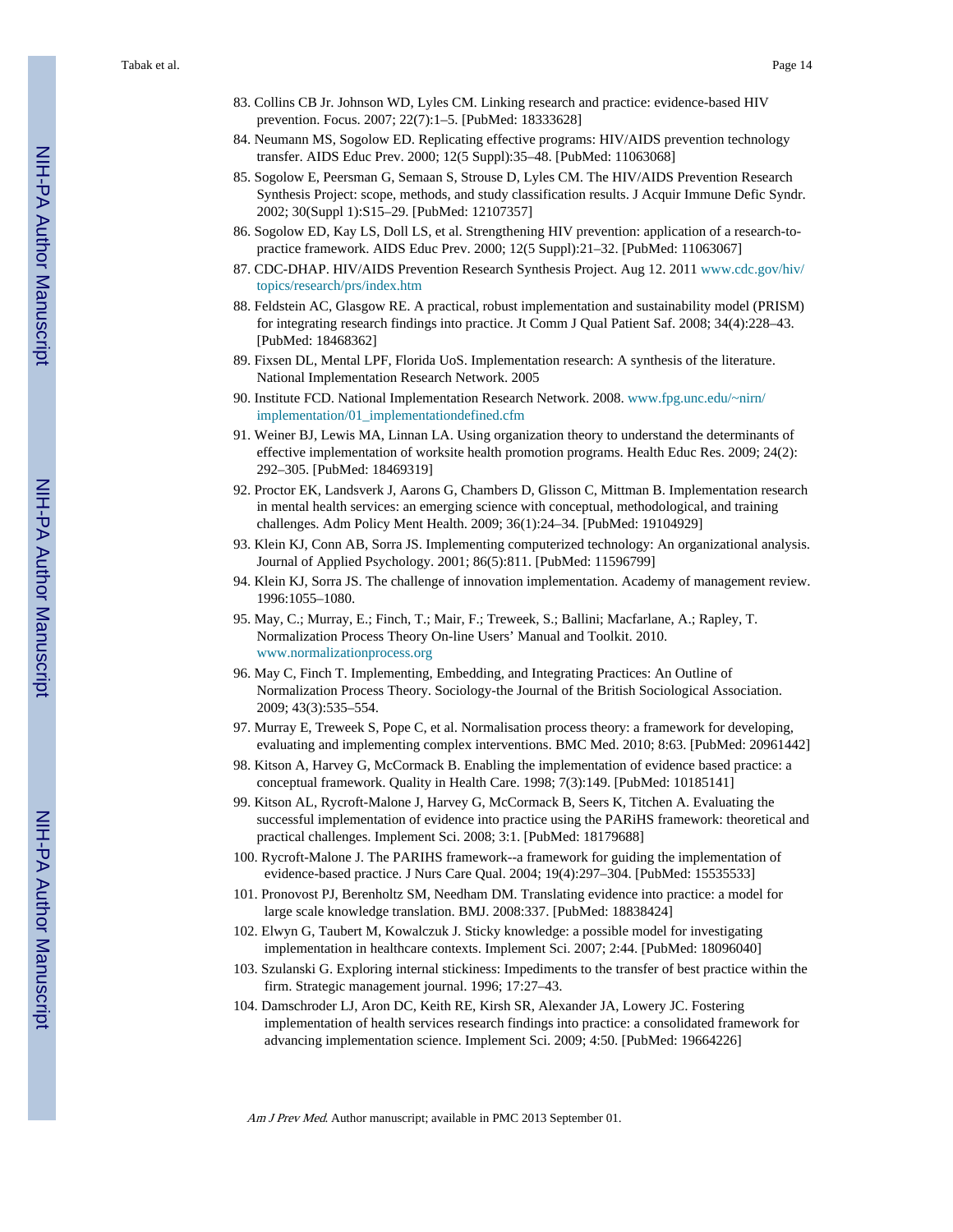- 105. Damschroder, L. Consolidated Framework for Implementation Research (CFIR) Wiki. 2010. Nov 8. 2010 [wiki.cfirwiki.net](http://wiki.cfirwiki.net)
- 106. Kilbourne AM, Neumann MS, Pincus HA, Bauer MS, Stall R. Implementing evidence-based interventions in health care: application of the replicating effective programs framework. Implement Sci. 2007; 2:42. [PubMed: 18067681]
- 107. Glisson C, Schoenwald SK. The ARC organizational and community intervention strategy for implementing evidence-based children's mental health treatments. Ment Health Serv Res. 2005; 7(4):243–59. [PubMed: 16320107]
- 108. Glisson C, Schoenwald SK, Hemmelgarn A, et al. Randomized trial of MST and ARC in a twolevel evidence-based treatment implementation strategy. J Consult Clin Psychol. 2010; 78(4): 537–50. [PubMed: 20658810]
- 109. Aarons GA, Hurlburt M, Horwitz SM. Advancing a conceptual model of evidence-based practice implementation in public service sectors. Adm Policy Ment Health. 2011; 38(1):4–23. [PubMed: 21197565]
- 110. CDC Division of Reproductive Health. Lezin, N.; Rolleri, LA.; Wilson, MM.; Fuller, TR.; Firpo-Triplett, R.; Barth, RP. Reducing the Risk Adaptation Kit. ETR Associates; Santa Cruz, CA: 2010.
- 111. VA. QUERI Quality Enhancement Research Initiative. Oct 14. 2011 [www.queri.research.va.gov/](http://www.queri.research.va.gov/)
- 112. NCI. Implementation Science (IS) Team. Jan 8. 2012 201[2cancercontrol.cancer.gov/is/](http://cancercontrol.cancer.gov/is/)
- 113. TIDIRH. Training Institute for Dissemination and Implementation Research in Health. 2012. [conferences.thehillgroup.com/OBSSRinstitutes/TIDIRH2012/index.html](http://conferences.thehillgroup.com/OBSSRinstitutes/TIDIRH2012/index.html)
- 114. CIHR. Canadian Institute of Health Research; KT Clearinghouse: 2012. [ktclearinghouse.ca](http://ktclearinghouse.ca)
- 115. Rabin BA, Glasgow RE, Kerner JF, Klump MP, Brownson RC. Dissemination and implementation research on community-based cancer prevention: a systematic review. Am J Prev Med. 2010; 38(4):443–56. [PubMed: 20307814]
- 116. Glasgow RE, Marcus AC, Bull SS, Wilson KM. Disseminating effective cancer screening interventions. Cancer. 2004; 101(S5):1239–1250. [PubMed: 15316911]
- 117. Allen, JD.; Linnan, LA.; Emmons, KM. Fidelity and Its Relationship to Implementation Effectiveness, Adaptation and Dissemination. In: RC, B.; Colditz, G.; EK, P., editors. Dissemination and Implementation Research in Health: Translating Science to Practice. Oxford University Press; New York; Oxford: 2012.
- 118. Chamberlain P, Brown CH, Saldana L. Observational measure of implementation progress in community based settings: The Stages of implementation completion (SIC). Implement Sci. 2011; 6:116. [PubMed: 21974914]
- 119. Grimshaw J, Eccles M, Thomas R, et al. Toward evidence-based quality improvement. Evidence (and its limitations) of the effectiveness of guideline dissemination and implementation strategies 1966-1998. J Gen Intern Med. 2006; 21(Suppl 2):S14–20. [PubMed: 16637955]
- 120. Proctor, EK.; Brownson, RC. Measurement Issues in Dissemination and Implementation Research. In: Brownson, R.; Colditz, G.; EK, P., editors. Dissemination and Implementation Research in Health: Translating Science to Practice. Oxford University Press; Oxford ; New York: 2012.
- 121. SIRC. Seattle Implementation Research Conference Measures Project: A Comprehensive Review of Dissemination and Implementation Science Instruments. [www.seattleimplementation.org/sirc](http://www.seattleimplementation.org/sirc-projects/sirc-measures-project/)[projects/sirc-measures-project/](http://www.seattleimplementation.org/sirc-projects/sirc-measures-project/)
- 122. CECCR. Grid-Enabled Measures (GEM) Database. 2012. Mar 12. 2012 [cancercontrol.cancer.gov/brp/gem.html](http://cancercontrol.cancer.gov/brp/gem.html)
- 123. Champagne, F.; Lemieux-Charles, L. Using knowledge and evidence in health care: multidisciplinary perspectives. Univ of Toronto Pr; 2004.
- 124. Wilson PM, Petticrew M, Calnan MW, Nazareth I. Disseminating research findings: what should researchers do? A systematic scoping review of conceptual frameworks. Implement Sci. 2010; 5:91. [PubMed: 21092164]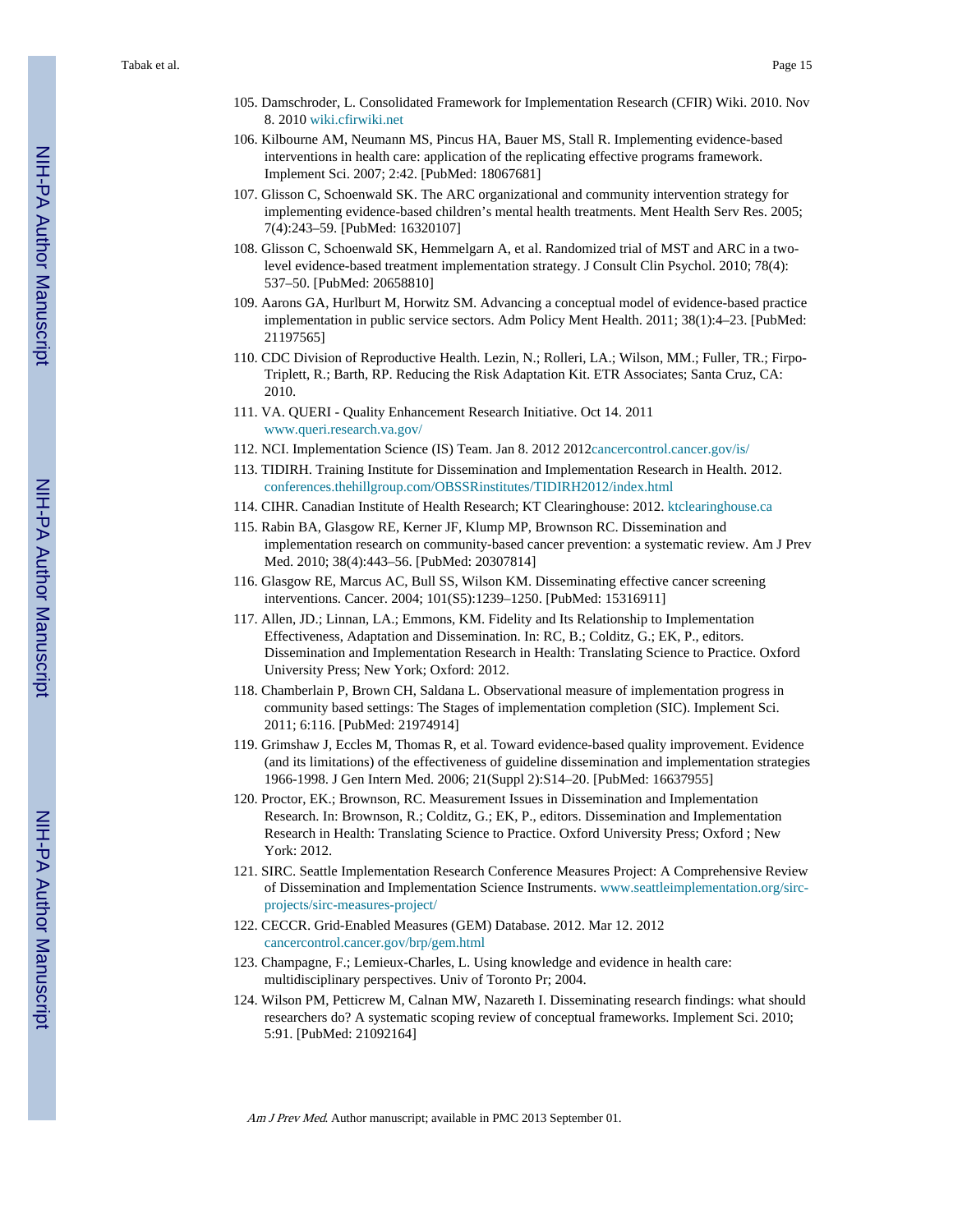125. Forsberg HH, Aronsson H, Keller C, Lindblad S. Managing health care decisions and improvement through simulation modeling. Qual Manag Health Care. 2011; 20(1):15–29. [PubMed: 21192204]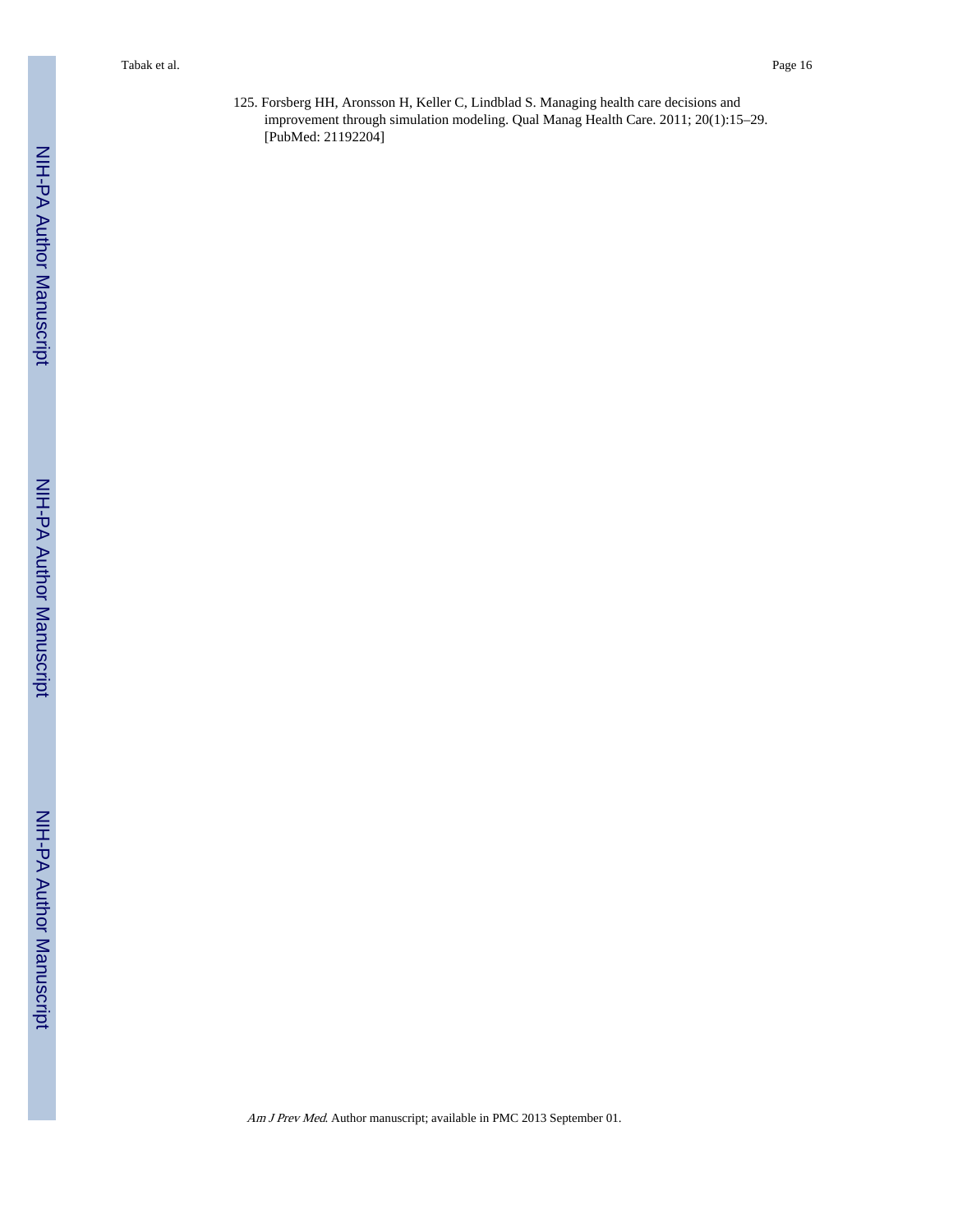Model Background: The RE-AIM model addresses issues related to the translation of research to practice. Summary RE-AIM indices reflect population-level influence and provide public health impact metrics to guide evaluation of alternative programs. These indices combine RE-A also include information on the costs and robustness of results.

Study: DP and DHC Studies

Study Background: The DP and DHC studies were RCTs to<br>test the impact of computer-assisted health behavior change<br>programs on self-management of type 2 diabetes mellitus.<br>The two programs collected similar measures but dif The content of the intervention; the computer program; and<br>the venue and method of delivery. The two programs were<br>compared using RE-AIM indices and outcome data. Measures: Both basic RE-AIM and summary indices were<br>calculated. First, basic indices were calculated: (1) reach<br>(patient participation rate and representativeness of participants); (2) effectiveness (effect size of intervention divided by<br>standard deviation of behavior change and quality-of-life<br>measures); (3) adoption (participation rate and respresent-<br>ativeness of participating practices a pants): (2) effectiveness (effect size of intervention divided by level summary indices combined the adoption and implement-<br>ation measures. Efficiency was assessed with a third index,<br>which included cost and economic considerations. The final<br>index averaged all four RE-AIM summary indic Formed about reaching the largest proportion of their patients<br>might opt for the DP program, which scored higher on the<br>reach index, and those concerned about program quality and consistent implementation might opt for the DHC program, which had a higher adoption index

**Figure 1. Case Study 1: RE-AIM (clinic-based diabetes intervention)** DP, diabetes priority; DHC, diabetes health connection; RE-AIM, Reach, Effectiveness, Adoption, Implementation, and Maintenance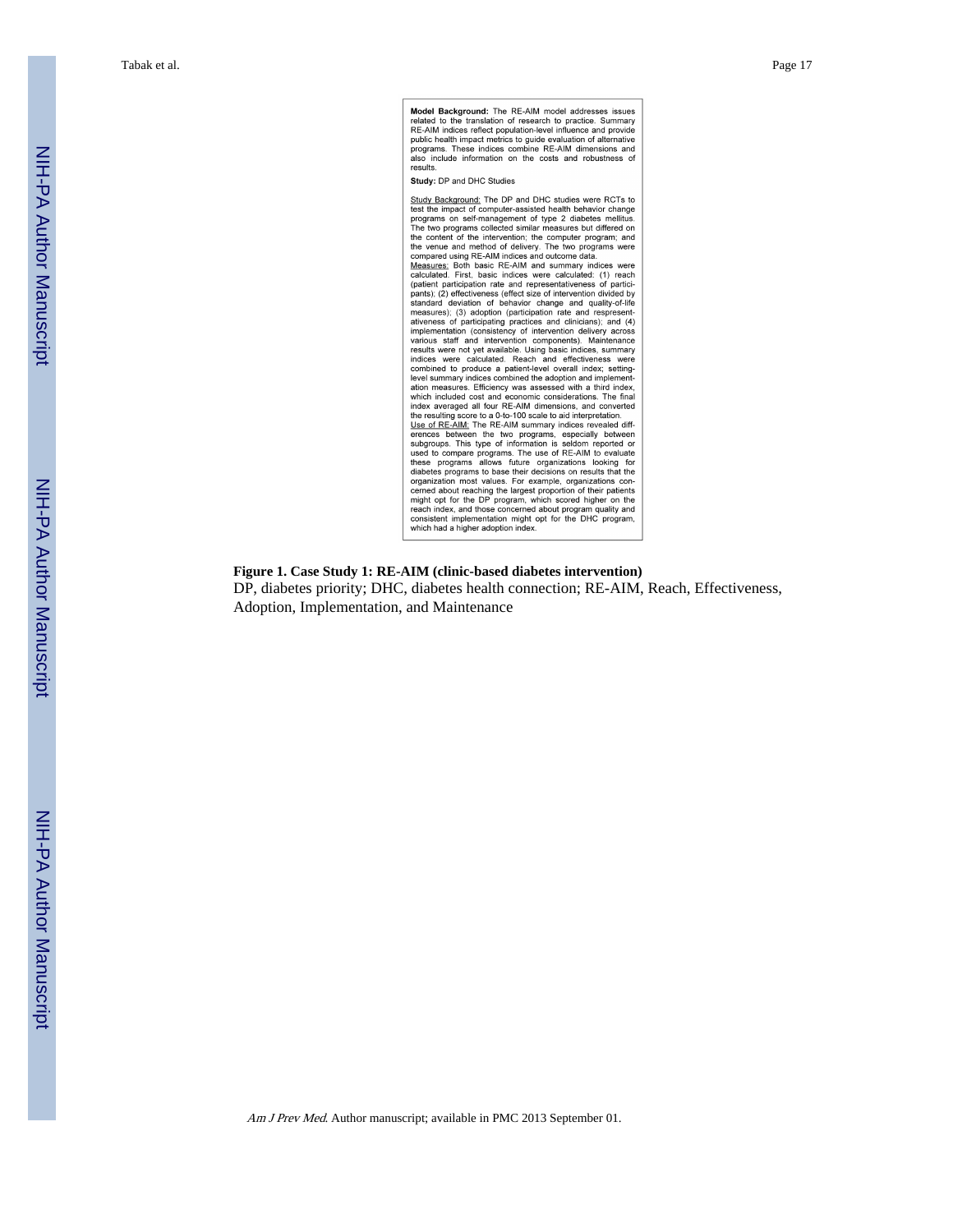#### **Table 1**

#### Definitions of categories used to sort models

| Category                                       | Variable definition                                           | <b>Anchor definitions</b>                                                                                                                                                                                                                                                                                                           |
|------------------------------------------------|---------------------------------------------------------------|-------------------------------------------------------------------------------------------------------------------------------------------------------------------------------------------------------------------------------------------------------------------------------------------------------------------------------------|
| <b>Construct flexibility</b>                   | Definition/flexibility of<br>model constructs                 | $1 =$ Broad: loosely outlined and defined constructs; allows researchers greater<br>flexibility to apply the<br>model to a wide array of D&I activities and contexts<br>$5 =$ Operational: detailed, step-by-step actions for completion of D&I research<br>processes                                                               |
| Dissemination and/or<br>implementation $(D/I)$ | Focus on dissemination<br>and/or implementation<br>activities | D-only: Focus on active approach of spreading evidence-based interventions to the<br>target audience via<br>determined channels using planned strategies<br>$D = I$ : Equal focus on dissemination and implementation<br>I-only: Focus on process of putting to use or integrating evidence-based<br>interventions within a setting |
| Socio-ecological<br>framework (SEF)            | Level of the SEF at which the<br>model operates               | Individual: Personal characteristics<br>Organization: Hospitals, service organizations, factory<br>Community: Local government, neighborhood<br>System: Hospital system, government                                                                                                                                                 |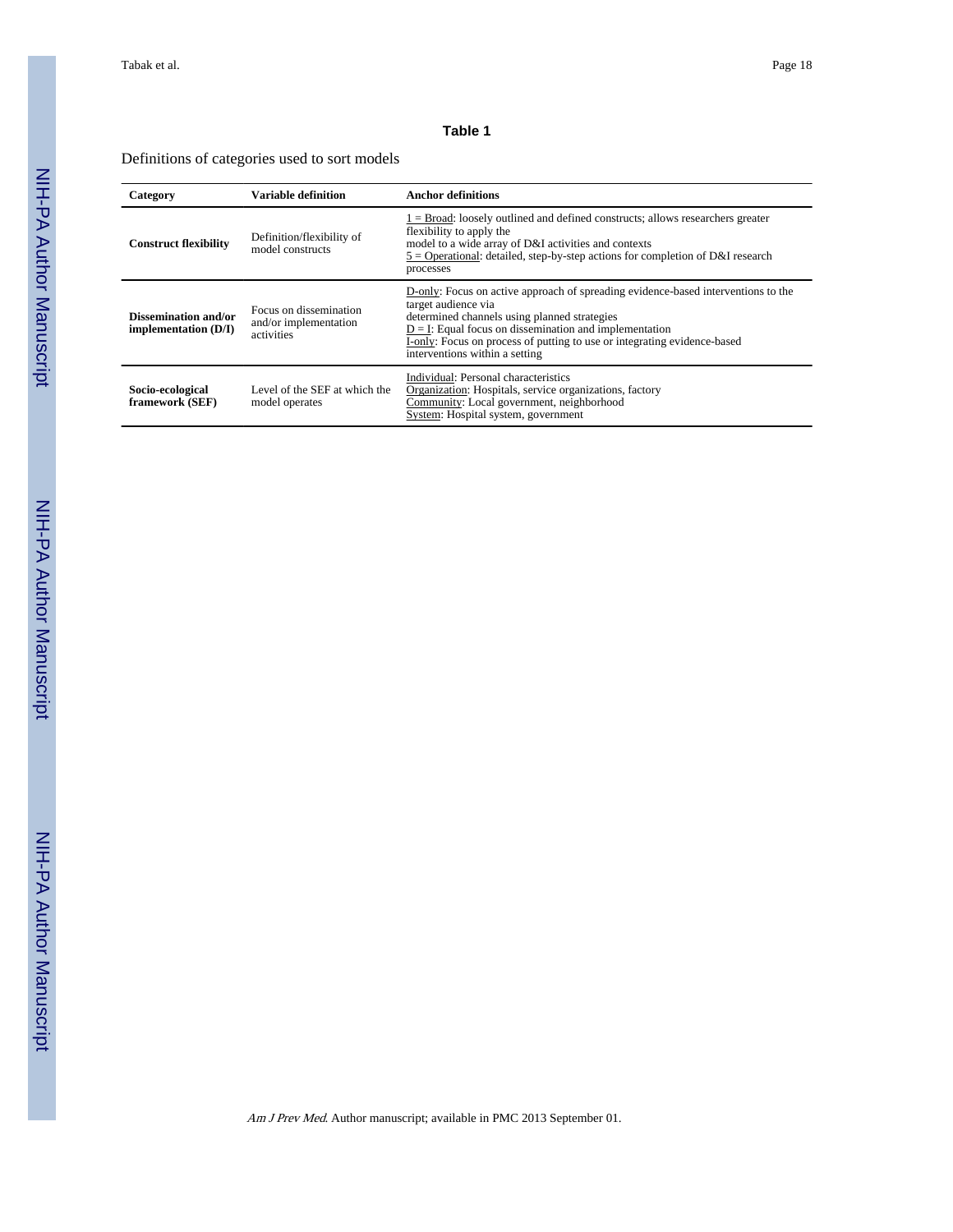#### **Table 2**

#### Categorization of D&I models for use in research studies

|                                                                                                      |                                                                |                                                                    | Socio-Ecological<br>Level |             |              |                   |             | Reference<br>$\mathbf{s}$ |
|------------------------------------------------------------------------------------------------------|----------------------------------------------------------------|--------------------------------------------------------------------|---------------------------|-------------|--------------|-------------------|-------------|---------------------------|
| Model                                                                                                | <b>Dissemination</b><br>and/or<br>Implementatio<br>$\mathbf n$ | Construct<br><b>Flexibility:</b><br><b>Broad to</b><br>Operational | <b>System</b>             | Community   | Organization | <b>Individual</b> | Policy      |                           |
| Diffusion of Innovation                                                                              | D-only                                                         | $\mathbf{1}$                                                       |                           | $\mathbf X$ | $\mathbf x$  | $\mathbf X$       |             | 21                        |
| RAND Model of Persuasive Communication<br>and Diffusion of Medical Innovation                        | D-only                                                         | 1                                                                  |                           | $\mathbf x$ | $\mathbf X$  | $\mathbf x$       |             | 22                        |
| <b>Effective Dissemination Strategies</b>                                                            | D-only                                                         | $\sqrt{2}$                                                         |                           | X           | $\mathbf X$  | $\mathbf X$       |             | 23                        |
| Model for Locally Based Research Transfer<br>Development                                             | D-only                                                         | 2                                                                  |                           | X           | $\mathbf x$  |                   |             | 24                        |
| <b>Streams of Policy Process</b>                                                                     | D-only                                                         | $\overline{2}$                                                     | $\mathbf x$               | $\mathbf X$ | $\mathbf X$  |                   | $\mathbf x$ | 25, 26                    |
| A Conceptual Model of Knowledge<br>Utilization                                                       | D-only                                                         | 3                                                                  | $\mathbf X$               | X           |              |                   | $\mathbf x$ | 27                        |
| Conceptual Framework for Research<br>Knowledge Transfer and Utilization                              | D-only                                                         | 3                                                                  |                           |             | $\mathbf X$  |                   |             | 28                        |
| Conceptualizing Dissemination Research<br>and Activity: Canadian Heart Health<br>Initiative          | D-only                                                         | 3                                                                  |                           | X           | $\mathbf X$  |                   |             | 29, 30                    |
| Policy Framework for Increasing Diffusion<br>of Evidence-based Physical Activity<br>Interventions    | D-only                                                         | 3                                                                  | x                         | X           | X            |                   | $\mathbf X$ | 31                        |
| <b>Blueprint for Dissemination</b>                                                                   | D-only                                                         | $\overline{4}$                                                     |                           | X           | $\mathbf X$  |                   |             | 32                        |
| Framework for Knowledge Translation                                                                  | D-only                                                         | 5                                                                  |                           | $\mathbf X$ | $\mathbf X$  | $\mathbf x$       |             | 33                        |
| A Framework For Analyzing Adoption of<br>Complex Health Innovations                                  | D > I                                                          | $\overline{2}$                                                     | X                         | X           | $\mathbf X$  | X                 |             | 34, 35                    |
| A Framework for Spread                                                                               | D > I                                                          | $\sqrt{2}$                                                         |                           | $\mathbf X$ | $\mathbf x$  |                   |             | 36, 37                    |
| Collaborative Model for Knowledge<br>Translation Between Research and Practice<br>Settings           | D > I                                                          | 2                                                                  |                           |             | X            | $\mathbf X$       |             | 38                        |
| Coordinated Implementation Model                                                                     | D > I                                                          | $\overline{2}$                                                     |                           |             | $\mathbf X$  | $\mathbf x$       |             | 39                        |
| Model for Improving the Dissemination of<br>Nursing Research                                         | D > I                                                          | 2                                                                  |                           |             | $\mathbf X$  | $\mathbf X$       | $\mathbf X$ | 40                        |
| Framework for the Dissemination &<br>Utilization of Research for Health-Care<br>Policy &<br>Practice | D > I                                                          | 3                                                                  |                           | X           | $\mathbf x$  | $\mathbf X$       |             | 41, 42                    |
| Framework of Dissemination in Health<br>Services Intervention Research                               | $\mathbf{D} > \mathbf{I}$                                      | 3                                                                  | X                         | X           | X            |                   |             | 43                        |
| <b>Linking Systems Framework</b>                                                                     | D > I                                                          | 3                                                                  |                           | $\mathbf X$ | $\mathbf x$  | $\mathbf X$       |             | 44                        |
| Marketing and Distribution System for<br>Public Health                                               | D > I                                                          | 3                                                                  | $\mathbf X$               | X           | $\mathbf X$  | X                 |             | 45                        |
| <b>OPTIONS</b> Model                                                                                 | D > I                                                          | $\mathfrak{Z}$                                                     |                           | $\mathbf X$ | $\mathbf x$  | $\mathbf X$       |             | 46                        |
| A Conceptual Model for the Diffusion of<br>Innovations in Service Organizations                      | D > I                                                          | $\overline{4}$                                                     |                           | $\mathbf X$ | $\mathbf X$  |                   |             | 47                        |
| Health Promotion Research Center<br>Framework                                                        | D > I                                                          | $\overline{4}$                                                     | $\mathbf X$               | $\mathbf X$ | $\mathbf X$  |                   | $\mathbf X$ | 48                        |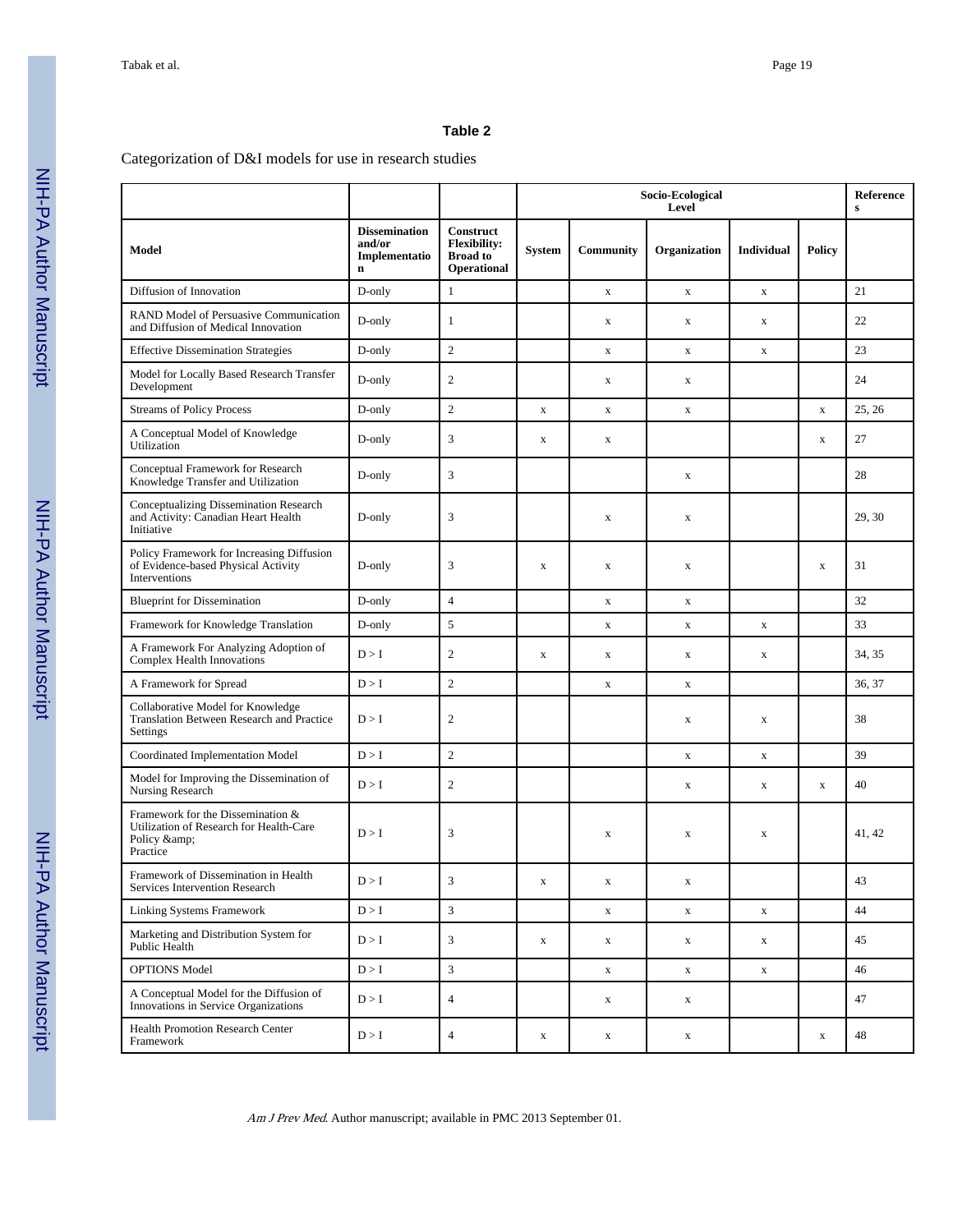|                                                                           |                                                                |                                                                           | Socio-Ecological<br>Level |             |              |                   |             | Reference<br>s |
|---------------------------------------------------------------------------|----------------------------------------------------------------|---------------------------------------------------------------------------|---------------------------|-------------|--------------|-------------------|-------------|----------------|
| Model                                                                     | <b>Dissemination</b><br>and/or<br>Implementatio<br>$\mathbf n$ | <b>Construct</b><br><b>Flexibility:</b><br><b>Broad</b> to<br>Operational | <b>System</b>             | Community   | Organization | <b>Individual</b> | Policy      |                |
| Knowledge Exchange Framework                                              | D > I                                                          | $\overline{4}$                                                            | $\mathbf X$               | $\mathbf X$ | $\mathbf X$  | $\mathbf X$       |             | 49-51          |
| Research Knowledge Infrastructure                                         | D > I                                                          | $\overline{4}$                                                            |                           | $\mathbf X$ | $\mathbf X$  | $\mathbf X$       | $\mathbf X$ | $52 - 55$      |
| A Convergent Diffusion and Social<br>Marketing Approach for Dissemination | D > I                                                          | 5                                                                         |                           | X           | X            |                   |             | 56, 57         |
| Framework for Dissemination of Evidence-<br><b>Based Policy</b>           | D > I                                                          | 5                                                                         |                           | X           | X            | X                 |             | 58             |
| <b>Health Promotion Technology Transfer</b><br>Process                    | $D = I$                                                        | 1                                                                         |                           | $\mathbf X$ | $\mathbf X$  |                   |             | 59             |
| Real-World Dissemination                                                  | $D = I$                                                        | $\mathbf{1}$                                                              |                           | $\mathbf X$ | $\mathbf X$  |                   |             | 60, 61         |
| A Framework for the Transfer of Patient<br>Safety Research into Practice  | $D = I$                                                        | $\overline{2}$                                                            | $\mathbf X$               |             | $\mathbf x$  |                   |             | 62             |
| Interacting Elements of Integrating Science,<br>Policy, and Practice      | $D = I$                                                        | $\overline{2}$                                                            | $\mathbf X$               | $\mathbf X$ |              |                   |             | 63             |
| <b>Interactive Systems Framework</b>                                      | $D = I$                                                        | $\overline{2}$                                                            | $\mathbf X$               | $\mathbf X$ | $\mathbf X$  | $\mathbf X$       |             | 64             |
| Push-Pull Capacity Model                                                  | $D = I$                                                        | $\overline{2}$                                                            | $\mathbf X$               | $\mathbf X$ | $\mathbf x$  |                   | $\mathbf X$ | 65             |
| Research Development Dissemination and<br><b>Utilization Framework</b>    | $D = I$                                                        | $\overline{2}$                                                            | $\mathbf X$               | $\mathbf X$ | $\mathbf x$  | $\mathbf x$       |             | 19             |
| Utilization-Focused Surveillance Framework                                | $D = I$                                                        | $\overline{2}$                                                            | $\mathbf X$               | $\mathbf X$ | $\mathbf X$  |                   |             | 66             |
| "4E" Framework for Knowledge<br>Dissemination and Utilization             | $D = I$                                                        | 3                                                                         |                           | X           | $\mathbf X$  | $\mathbf X$       |             | 67, 68         |
| Critical Realism & the Arts Research<br>Utilization Model (CRARUM)        | $D = I$                                                        | 3                                                                         |                           |             | X            | X                 |             | 69             |
| Davis' Pathman-PROCEED Model                                              | $D = I$                                                        | 3                                                                         |                           | $\mathbf X$ | $\mathbf X$  | $\mathbf x$       |             | 6, 70, 71      |
| Dissemination of Evidence-based<br>Interventions to Prevent Obesity       | $D = I$                                                        | 3                                                                         |                           | $\mathbf X$ | $\mathbf x$  |                   |             | 72             |
| Knowledge Translation Model of Tehran<br>University of Medical Sciences   | $D = I$                                                        | 3                                                                         |                           |             | X            | X                 |             | 73, 74         |
| Multi-level Conceptual Framework of<br>Organizational Innovation Adoption | $D = I$                                                        | 3                                                                         |                           |             | X            | X                 |             | 75             |
| Ottawa Model of Research Use                                              | $D = I$                                                        | $\overline{4}$                                                            |                           | $\mathbf X$ | $\mathbf x$  | $\mathbf x$       |             | 76, 77         |
| The RE-AIM Framework                                                      | $D = I$                                                        | $\overline{4}$                                                            |                           | X           | X            | X                 |             | 78             |
| The Precede-Proceed Model                                                 | $D = I$                                                        | 5                                                                         |                           | $\mathbf X$ | $\mathbf x$  | $\mathbf x$       |             | 6              |
| <b>Facilitating Adoption of Best Practices</b><br>(FAB) Model             | I > D                                                          | $\overline{2}$                                                            |                           | $\mathbf X$ | $\mathbf X$  |                   |             | 79             |
| A Six-Step Framework For International<br>Physical Activity Dissemination | I > D                                                          | 3                                                                         | $\mathbf X$               | $\mathbf X$ | $\mathbf X$  | $\mathbf X$       | $\mathbf X$ | 80             |
| Pathways to Evidence Informed Policy                                      | I > D                                                          | 3                                                                         | $\mathbf X$               | $\mathbf X$ | $\mathbf x$  | $\mathbf X$       | $\mathbf X$ | 81             |
| CDC DHAP's Research-to-Practice<br>Framework                              | I > D                                                          | $\overline{4}$                                                            |                           | $\mathbf X$ | $\mathbf X$  |                   |             | 82-87          |
| Practical, Robust Implementation and<br>Sustainability Model (PRISM)      | I > D                                                          | $\overline{4}$                                                            |                           |             | $\mathbf X$  | $\mathbf X$       |             | 88             |
| Active Implementation Framework                                           | I only                                                         | 3                                                                         |                           | $\mathbf X$ | $\mathbf x$  | $\mathbf x$       |             | 89, 90         |
| An Organizational Theory of Innovation<br>Implementation                  | I only                                                         | 3                                                                         |                           |             | X            |                   |             | 91             |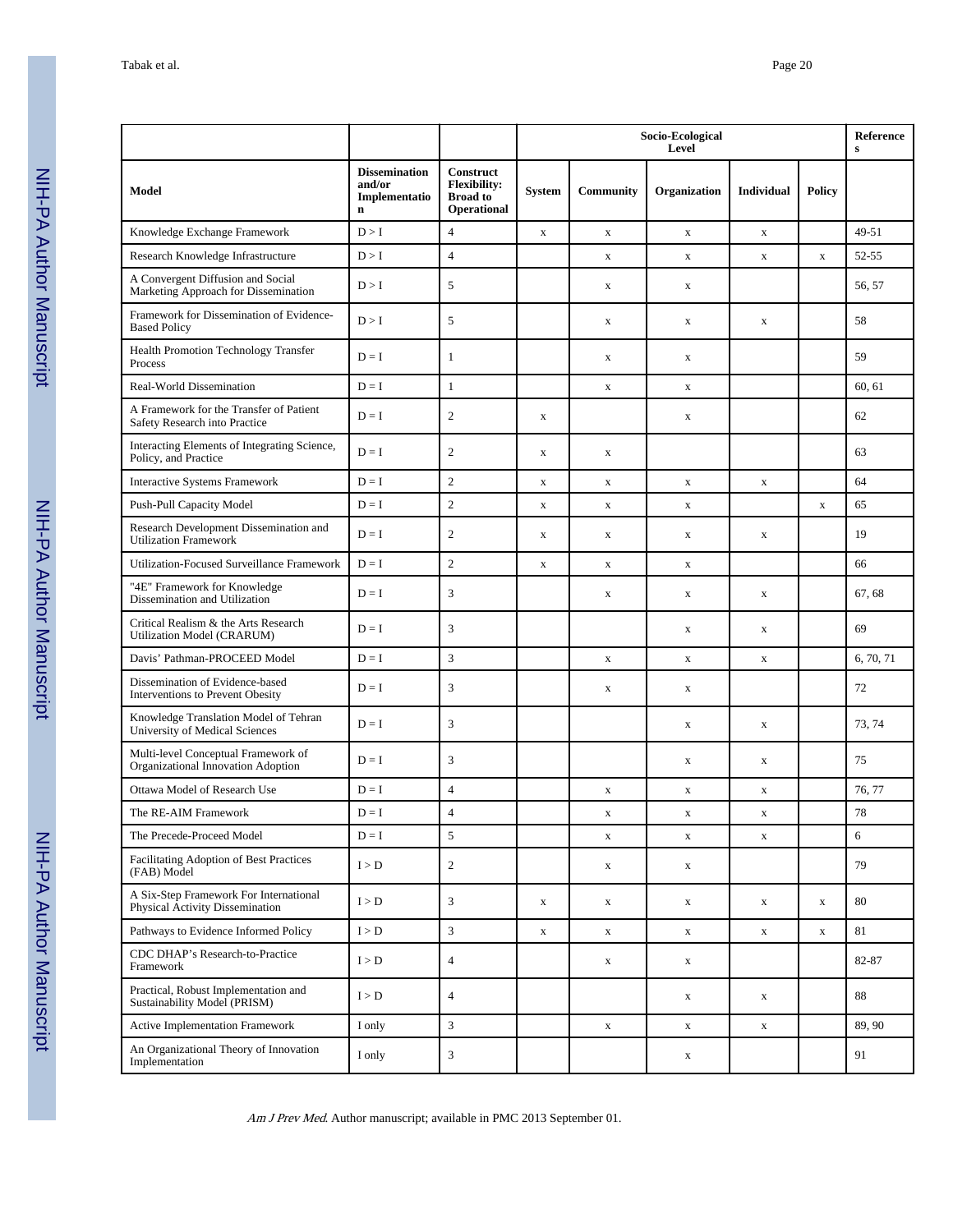|                                                                                                                   |                                                                |                                                                           | Socio-Ecological<br>Level |              |              |                   | Reference<br>$\mathbf{s}$ |          |
|-------------------------------------------------------------------------------------------------------------------|----------------------------------------------------------------|---------------------------------------------------------------------------|---------------------------|--------------|--------------|-------------------|---------------------------|----------|
| Model                                                                                                             | <b>Dissemination</b><br>and/or<br>Implementatio<br>$\mathbf n$ | <b>Construct</b><br><b>Flexibility:</b><br><b>Broad to</b><br>Operational | <b>System</b>             | Community    | Organization | <b>Individual</b> | Policy                    |          |
| Conceptual Model of Implementation<br>Research                                                                    | I only                                                         | 3                                                                         | X                         | X            | $\mathbf x$  | X                 |                           | 92       |
| <b>Implementation Effectiveness Model</b>                                                                         | I only                                                         | 3                                                                         |                           |              | $\mathbf X$  | $\mathbf X$       |                           | 93, 94   |
| Normalization Process Theory                                                                                      | I only                                                         | 3                                                                         | X                         | $\mathbf{x}$ | $\mathbf x$  | $\mathbf x$       |                           | 95-97    |
| Promoting Action on Research<br>Implementation in Health Services<br>(PARIHS)                                     | I only                                                         | 3                                                                         |                           | X            | X            | X                 |                           | 98-100   |
| Pronovost's 4E's Process Theory                                                                                   | I only                                                         | 3                                                                         |                           | X            | X            | X                 |                           | 101      |
| <b>Sticky Knowledge</b>                                                                                           | I only                                                         | 3                                                                         |                           | X            | X            | X                 |                           | 102, 103 |
| <b>Consolidated Framework for</b><br><b>Implementation Research</b>                                               | I only                                                         | $\overline{4}$                                                            |                           | X            | X            |                   |                           | 104, 105 |
| Replicating Effective Programs Plus<br>Framework                                                                  | I only                                                         | $\overline{4}$                                                            |                           | X            | $\mathbf X$  |                   |                           | 106      |
| Availability, Responsiveness &<br>Continuity (ARC): An Organizational<br>& Community<br><b>Intervention Model</b> | I only                                                         | 5                                                                         |                           | X            | X            |                   |                           | 107, 108 |
| Conceptual Model of Evidence-Based<br>Practice Implementation in Public Service<br>Sectors                        | I only                                                         | 5                                                                         |                           | X            | X            |                   |                           | 109      |

D&I, dissemination and implementation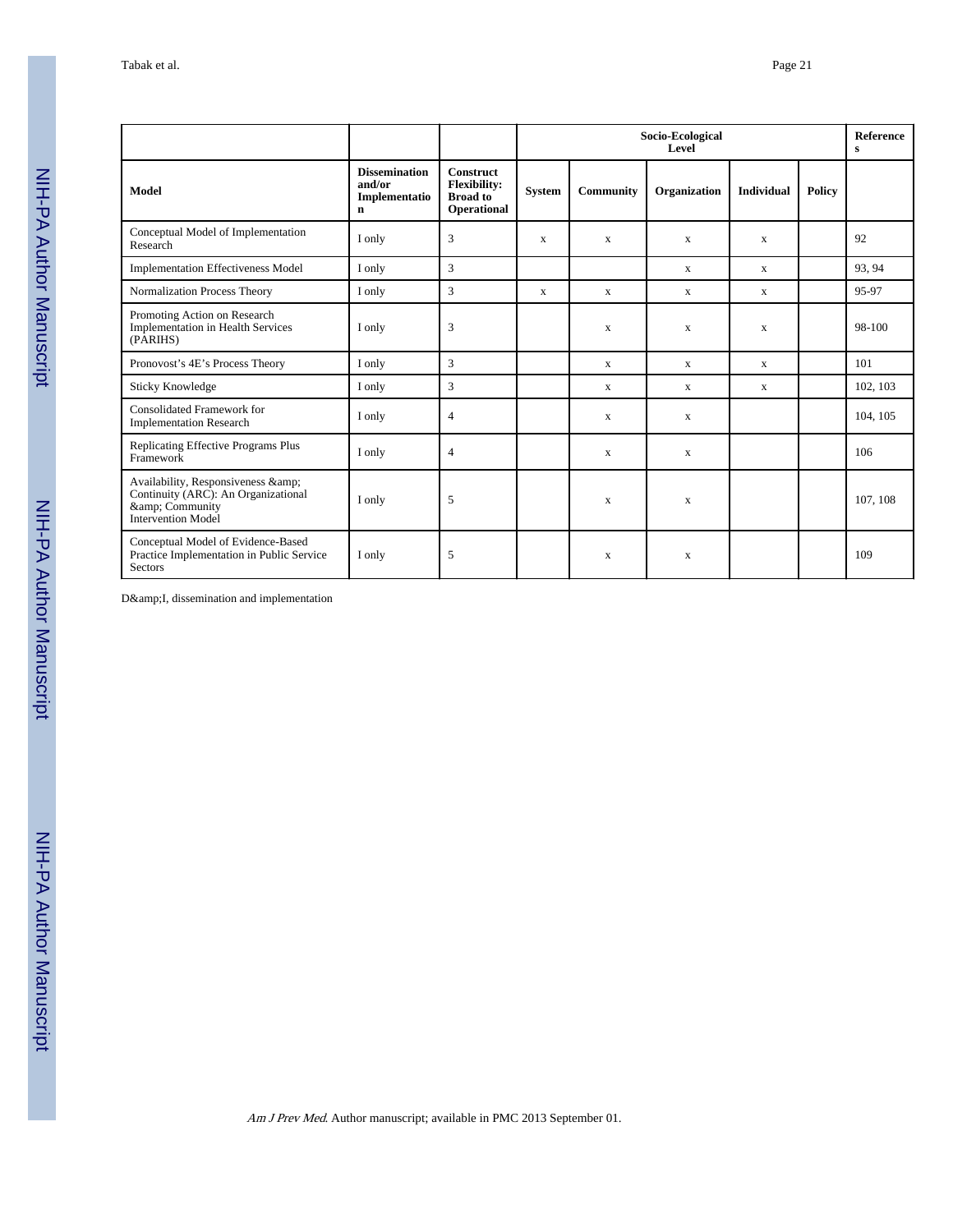#### **Table 3**

#### Frameworks in each category when BCO and D/I are cross-tabulated

|             | <b>Dissemination and/or Implementation</b>                                                                                                                                                                                                                                                                                                                 |                                                                                                                                                                                                                                                                                                                                                                  |                                                                                                                                                                                                                                                                                                                                                                                   |                                                                                                                                                  |                                                                                                                                                                                                                                                                                                                                                  |  |  |
|-------------|------------------------------------------------------------------------------------------------------------------------------------------------------------------------------------------------------------------------------------------------------------------------------------------------------------------------------------------------------------|------------------------------------------------------------------------------------------------------------------------------------------------------------------------------------------------------------------------------------------------------------------------------------------------------------------------------------------------------------------|-----------------------------------------------------------------------------------------------------------------------------------------------------------------------------------------------------------------------------------------------------------------------------------------------------------------------------------------------------------------------------------|--------------------------------------------------------------------------------------------------------------------------------------------------|--------------------------------------------------------------------------------------------------------------------------------------------------------------------------------------------------------------------------------------------------------------------------------------------------------------------------------------------------|--|--|
| CF          | D-only                                                                                                                                                                                                                                                                                                                                                     | D > I                                                                                                                                                                                                                                                                                                                                                            | $D = I$                                                                                                                                                                                                                                                                                                                                                                           | I > D                                                                                                                                            | I-only                                                                                                                                                                                                                                                                                                                                           |  |  |
| $Broad = 1$ | 1-Diffusion of Innovation<br>2-RAND Model of Persuasive<br>Communication and Diffusion<br>of Medical Innovation                                                                                                                                                                                                                                            |                                                                                                                                                                                                                                                                                                                                                                  | 1-Health Promotion<br>Technology<br><b>Transfer Process</b><br>2-Real-World<br>Dissemination                                                                                                                                                                                                                                                                                      |                                                                                                                                                  |                                                                                                                                                                                                                                                                                                                                                  |  |  |
| 2           | 1-Effective Dissemination<br>Strategies 2-Model for Locally<br><b>Based Research Transfer</b><br>Development<br>3-Streams of Policy Process                                                                                                                                                                                                                | 1-A Framework for<br>Spread<br>2-Collaborative<br>Model for<br>Knowledge<br>Translation<br>Between Research and<br><b>Practice Settings</b><br>3-Coordinated<br>Implementation<br>Model<br>4-Framework For<br>Analyzing<br><b>Adoption of Complex</b><br>Health<br><b>Innovations</b><br>5-Model for<br>Improving the<br>Dissemination of<br>Nursing<br>Research | 1-A Framework for the<br>Transfer<br>of Patient Safety<br>Research into<br>Practice<br>2-Interactive Systems<br>Framework<br>3-Interacting Elements<br>of<br>Integrating Science,<br>Policy, and<br>Practice<br>4-Push-Pull Capacity<br>Model<br>5-Research<br>Development<br>Dissemination $&$<br>Utilization<br>Framework<br>6-Utilization-Focused<br>Surveillance<br>Framework | $1-FAB$<br>Model                                                                                                                                 |                                                                                                                                                                                                                                                                                                                                                  |  |  |
| 3           | $1-A$<br>Conceptual Model of<br>Knowledge Utilization<br>2-Conceptual Framework for<br>Research Knowledge Transfer<br>and Utilization<br>3-Conceptualizing<br>Dissemination Research and<br>Activity: Canadian Heart<br>Health Initiative<br>4-Policy Framework for<br>Increasing Diffusion of<br>Evidence-based Physical<br><b>Activity Interventions</b> | 1-Framework for the<br>Dissemination and<br>Utilization<br>of Research for<br>Health-Care<br>Policy and Practice<br>2-Framework of<br>Dissemination<br>in Health Services<br>Intervention<br>Research<br>3-Linking Systems<br>Framework<br>4-Marketing and<br>Distribution<br>System for Public<br>Health<br>5-OPTIONS Model                                     | 1-"4E" Framework for<br>Knowledge<br>Dissemination and<br>Utilization<br>2-CRARUM<br>3-Davis' Pathman-<br><b>PROCEED</b><br>Model<br>4-Dissemination of<br>Evidencebased<br>Interventions to Prevent<br>Obesity<br>5-Knowledge<br><b>Translation Model</b><br>of TUMS<br>6-Multi-level<br>Conceptual<br>Framework of<br>Organizational<br><b>Innovation Adoption</b>              | 1-Pathways<br>to Evidence<br>Informed<br>Policy<br>2-Six-Step<br>Framework<br>For<br>Internationa<br>1 Physical<br>Activity<br>Disseminati<br>on | 1-Active<br>Implementation<br>Framework<br>$2-An$<br>Organizational<br>Theory of<br>Innovation<br>Implementation<br>3-Conceptual<br>Model of<br>Implementation<br>Research<br>4-Implementation<br>Effectiveness<br>Model<br>5-Normalization<br>Process<br>Theory<br>6-PARIHS<br>7-Pronovost's<br>4E's Process<br>Theory<br>8-Sticky<br>Knowledge |  |  |
| 4           | 1-Blueprint for Dissemination                                                                                                                                                                                                                                                                                                                              | 1-Conceptual Model<br>for the<br>Diffusion of<br>Innovations in<br>Service Organizations<br>2-HPRC Framework<br>3-Knowledge<br>Exchange<br>Framework<br>4-Research<br>Knowledge<br>Infrastructure                                                                                                                                                                | 1-OMRU<br>2-RE-AIM                                                                                                                                                                                                                                                                                                                                                                | $1$ -CDC<br>DHAP's<br>Researchto-<br>Practice<br>Framework<br>2-PRISM                                                                            | 1-CFIR<br>2-REP Plus                                                                                                                                                                                                                                                                                                                             |  |  |